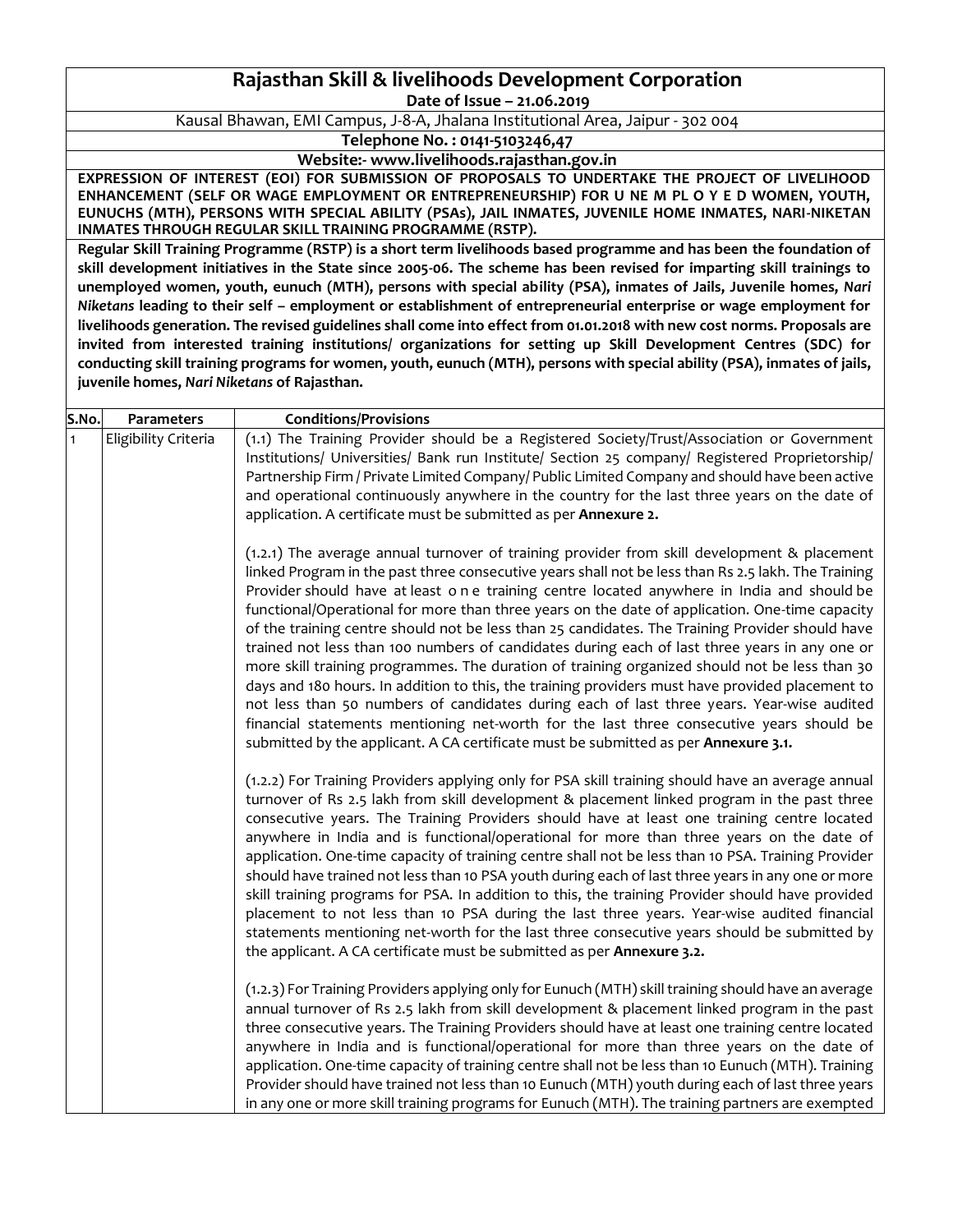|   |                                | from submitting placements record of trained eunuchs (MTH). Year-wise audited financial<br>statements mentioning net-worth for the last three consecutive years should be submitted by<br>the applicant. A CA certificate must be submitted as per <b>Annexure 3.3.</b>                                                                                                                                                                                                                                                                                                                                                                                                                                                                                                                                                                                                                                                                                                                                                                                                                                                                                                                                     |
|---|--------------------------------|-------------------------------------------------------------------------------------------------------------------------------------------------------------------------------------------------------------------------------------------------------------------------------------------------------------------------------------------------------------------------------------------------------------------------------------------------------------------------------------------------------------------------------------------------------------------------------------------------------------------------------------------------------------------------------------------------------------------------------------------------------------------------------------------------------------------------------------------------------------------------------------------------------------------------------------------------------------------------------------------------------------------------------------------------------------------------------------------------------------------------------------------------------------------------------------------------------------|
|   |                                | 1.2.4) A registered society formed from/by community of eunuch (MTH) recognized by<br>Government of India / Government of Rajasthan/ any other International/ National donor agency<br>applying for skill trainings shall be exempted from eligibility criteria. A certificate must be<br>submitted as per Annexure 3.4.<br>OR                                                                                                                                                                                                                                                                                                                                                                                                                                                                                                                                                                                                                                                                                                                                                                                                                                                                              |
|   |                                | (1.3) The average annual turnover of training provider in the past three consecutive years shall<br>not be less than Rs.50 lakhs. Year-wise audited financial statements mentioning net-worth for<br>the last three consecutive years should be submitted by the Applicant. A CA certificate must be<br>submitted as per Annexure-3.5.                                                                                                                                                                                                                                                                                                                                                                                                                                                                                                                                                                                                                                                                                                                                                                                                                                                                      |
|   |                                | OR                                                                                                                                                                                                                                                                                                                                                                                                                                                                                                                                                                                                                                                                                                                                                                                                                                                                                                                                                                                                                                                                                                                                                                                                          |
|   |                                | (1.4) If training provider is applying in Joint Venture (JV) or Consortium then either both the<br>partners should individually meet eligibility criteria mentioned in 1.2.1 and/or 1.3 or the Lead<br>partner meets the eligibility criteria mentioned in 1.3. Document of JV/Consortium defining<br>specific responsibilities of each partner shall be submitted along with the proposal. A CA<br>certificate must be submitted as per Annexure-3.1 & 3.5.                                                                                                                                                                                                                                                                                                                                                                                                                                                                                                                                                                                                                                                                                                                                                |
|   |                                | (1.5) The Training Provider should not be blacklisted by any donor agency/ State Government/<br>Central Government. A certificate must be submitted as per Annexure 4.                                                                                                                                                                                                                                                                                                                                                                                                                                                                                                                                                                                                                                                                                                                                                                                                                                                                                                                                                                                                                                      |
|   |                                | (1.6) The Training provider should be ready to set up skill development center as per the<br>provisions mentioned in RSTP guidelines and conditions laid down in terms & conditions of MoU<br>for providing skill trainings to the target group of society for which training provider shall arrange<br>for space, furniture, equipment, tools & training aids, electrical connection, water supply and<br>other necessary infrastructure including installation of compatible Aadhar enabled biometric<br>thumb impression machine for registering attendance on ISMS portal of RSLDC and hire trainers<br>with required qualification and experience for imparting skill training in s e l e c t e d vocation.<br>The training provider shall ensure opening of bank account of enrolled trainees and their<br>insurance coverage under Pradhanmantri Suraksha Bima Yojna, cost of such insurance (premium)<br>shall be borne by the training provider. Further, training provider shall arrange for placement of<br>at least 50% of successful trainees which may be wage employment, self-employment or setting<br>up of entrepreneurial enterprise. A certificate must be submitted as per Annexure 5. |
|   | Proposal<br>Processing<br>Fee  | Training Providers have to pay a non-refundable Proposal Processing Fee of Rs. 5,000/- (Rupees<br>Five Thousands only). This will be paid online through RSLDC ISMS Portal. Proposals that are not<br>accompanied with the Proposal Processing Fee shall be rejected by RSLDC. No Proposal<br>Processing Fees is required to be submitted by Government Industrial Training Institutes,<br>Government Polytechnics, Government Engineering Colleges, Government University managed<br>Krishi Vigyan Kendra, Government University managed Institutions, ICAR Institutions managed<br>Krishi Vigyan Kendra, Central and State Government managed Institutes, Nationalized Bank run<br>RUDSET/RSET Institutes and by Training Providers proposing to conduct skill training programme<br>specifically for Persons with Special Ability (PSA) and Eunuchs (MTH) of Rajasthan.                                                                                                                                                                                                                                                                                                                                  |
| 3 | Earnest Money<br>Deposit (EMD) | Training Providers will be required to submit a refundable Earnest Money Deposit (EMD) of Rs.<br>1,00,000/- (Rupees One Lakh only). This will be paid online through RSLDC ISMS Portal. Proposals<br>that are not accompanied by the above Earnest Money Deposit (EMD) shall not be considered.<br>No Earnest Money Deposit (EMD) is required to be submitted by Government Industrial Training<br>Institutes, Government Polytechnics, Government Engineering Colleges, Government<br>University managed Krishi Vigyan Kendra, Government University managed Institutions, ICAR<br>Institutions managed Krishi Vigyan Kendra, Central and State Government managed Institutes,<br>Nationalized Bank run RUDSET/RSET Institutes and by Training Providers proposing to conduct<br>skill training programme specifically for Persons with Special Ability (PSA) and Eunuchs (MTH) of<br>Rajasthan.<br>EMD will be forfeited on account of one or more of following reasons:-                                                                                                                                                                                                                                 |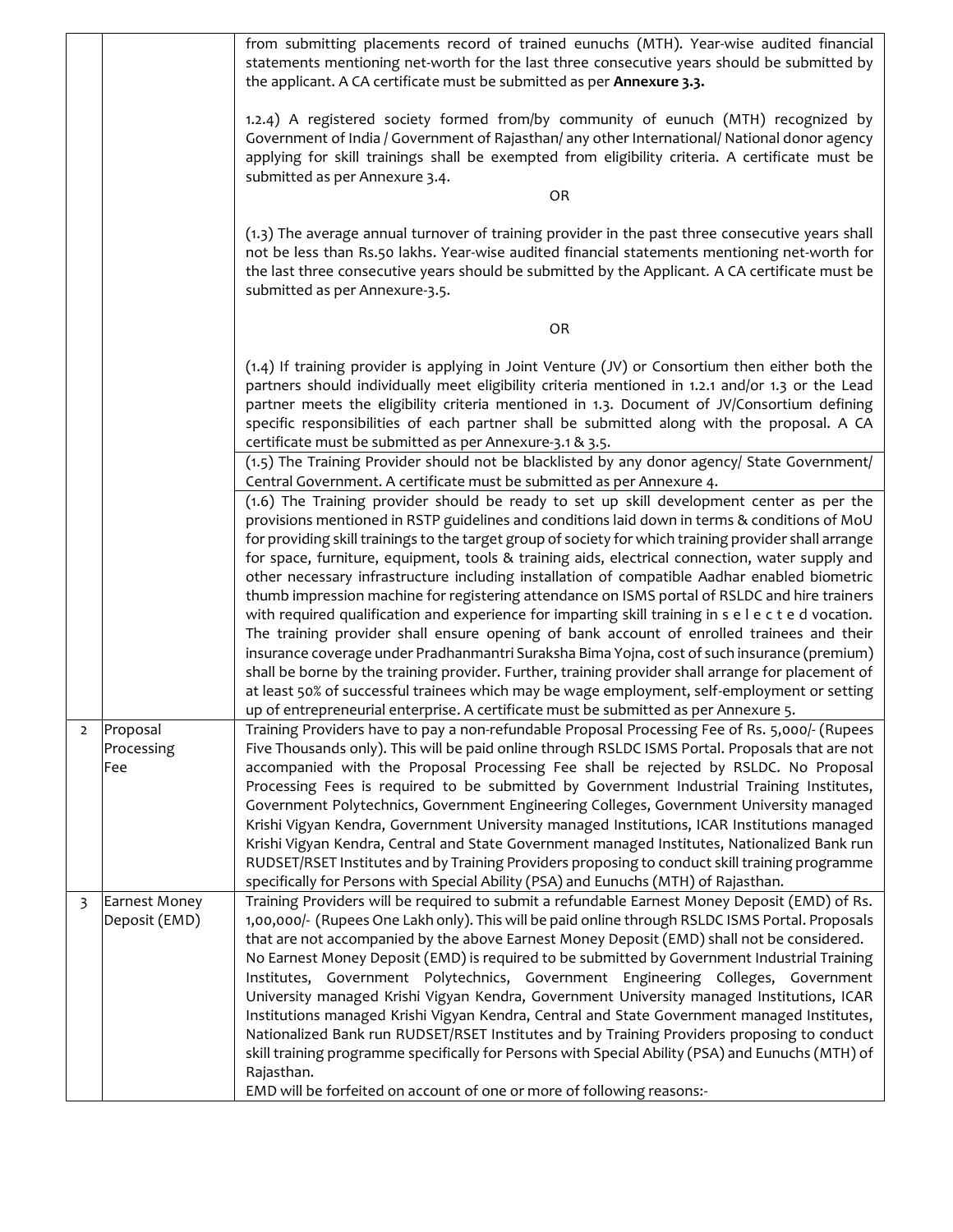|                                                                               |                        | (A) In case of training provider withdraws from an EoI during the period of validity of EoI that is                                     |  |
|-------------------------------------------------------------------------------|------------------------|-----------------------------------------------------------------------------------------------------------------------------------------|--|
|                                                                               |                        | 45 days from the date of submission of proposal.                                                                                        |  |
|                                                                               |                        | (B) In case of training provider does not participate in the subsequent EoI process (signing of                                         |  |
|                                                                               | Performance            | MoU) after having been shortlisted.<br>Training Providers will be required to submit a refundable Performance security Deposit (PSD) of |  |
| A                                                                             | security Deposit       | Rs. 50,000/- (Rupees Fifty Thousand only) per Skill Development Center before commencement                                              |  |
|                                                                               | (PSD)                  | of trainings. This will be paid online through ISMS portal of RSLDC.                                                                    |  |
|                                                                               |                        | PSD will be forfeited on account of following reason:-                                                                                  |  |
|                                                                               |                        | In case of training provider does not setup Skill Development Centre(s) within stipulated time                                          |  |
|                                                                               |                        | period as per work order or comply with conditions of MoU.                                                                              |  |
| 5                                                                             | Duration of the        | Three years                                                                                                                             |  |
|                                                                               | Project                |                                                                                                                                         |  |
| 6                                                                             | Last date of           | 10 <sup>th</sup> July, 2019                                                                                                             |  |
|                                                                               | proposal               |                                                                                                                                         |  |
|                                                                               | submission             |                                                                                                                                         |  |
| $\overline{7}$                                                                | Economic Sector-       | List attached at the end of the EOI. The list is not exhaustive and can be amended from time to                                         |  |
|                                                                               | wise Courses for       | time.                                                                                                                                   |  |
|                                                                               | Training               |                                                                                                                                         |  |
| 8                                                                             | Organization of        | As per RSLDC Guidelines for RSTP (as amended from time to time)                                                                         |  |
|                                                                               | skill training         |                                                                                                                                         |  |
|                                                                               | program                | As per RSLDC Guidelines of RSTP for unemployed women, youth, eunuch (MTH), persons with                                                 |  |
| 9                                                                             | <b>Funding Pattern</b> | special ability (PSA), inmates of jails, juvenile homes, Nari Niketans (as amended from time to                                         |  |
|                                                                               |                        | time.                                                                                                                                   |  |
| 10                                                                            | Submission of          | (A.) Interested Companies/Agencies/Organizations fulfilling eligibility conditions as mentioned                                         |  |
|                                                                               | Proposal               | above can submit their detailed proposal for undertaking skill trainings for livelihood                                                 |  |
|                                                                               |                        | enhancement (SELF OR WAGE EMPLOYMENT OR ENTREPRENEURSHIP) for unemployed                                                                |  |
|                                                                               |                        | women, youth, eunuch (MTH), persons with special ability (PSA), inmates of jails, juvenile homes,                                       |  |
|                                                                               |                        | nari niketans in the State to the Managing Director, Rajasthan Skill and Livelihoods Development                                        |  |
|                                                                               |                        | Corporation (RSLDC) Head Office, Jaipur or District Office of RSLDC on or before 10.07.2019 by                                          |  |
|                                                                               |                        | 12:00 PM.                                                                                                                               |  |
|                                                                               |                        |                                                                                                                                         |  |
|                                                                               |                        | The proposal should be accompanied with:                                                                                                |  |
|                                                                               |                        | a) Covering Letter-Annexure-1<br>b) Company Profile as per Annexure-2                                                                   |  |
|                                                                               |                        | c) Copy of audited financials for the last three years as per Annexure-3                                                                |  |
|                                                                               |                        | d) Documentary proof of skill trainings programmes conducted and placement opportunities                                                |  |
|                                                                               |                        | provided during the last three years as per Annexure-4                                                                                  |  |
|                                                                               |                        | e) Existing/Proposed Training Infrastructure as per Annexure-5                                                                          |  |
|                                                                               |                        | f) Affidavit for not being blacklisted-as per Annexure-6                                                                                |  |
|                                                                               |                        | g) Proposed Action plan as per Anmnexure-7.                                                                                             |  |
|                                                                               |                        | h) Copy of agreement for JV/Consortium, if applicable.                                                                                  |  |
|                                                                               |                        | I) Self-certificate regarding :                                                                                                         |  |
|                                                                               |                        | Establishment of SDC as per provisions of RSTP guidelines, hiring of trainer (s), installation of Aadhar                                |  |
|                                                                               |                        | enabled biometric thumb impression machine, opening of bank accounts for enrolled trainees,                                             |  |
|                                                                               |                        | insurance of enrolled trainees under Pradhanmantri Suraksha Bima Yojna and willingness to assist                                        |  |
|                                                                               |                        | trainees in wage or self-employment (establishment of micro enterprise) to at least 50% of youth<br>trained.                            |  |
| 11                                                                            | Mechanism for          | $\sharp$ . Desk Appraisal to check the eligibility of received proposals and rejection of in-eligible proposals.                        |  |
|                                                                               | approval of the        | 2. Evaluation of the proposal by committee constituted by RSLDC.                                                                        |  |
|                                                                               | Project                | 3. Recommendations of Committee to MD, RSLDC and approval of Chairman, RSLDC                                                            |  |
|                                                                               |                        | 4. Signing of MoU with selected Training Providers                                                                                      |  |
|                                                                               |                        | The Managing Director, RSLDC reserves the right to accept or reject any proposal without assigning any reasons,                         |  |
|                                                                               |                        | whatsoever. The decision of RSLDC shall be final and binding on the Company/Agency.                                                     |  |
| Note:                                                                         |                        |                                                                                                                                         |  |
| 1. The Sectors and Courses may be updated/amended by RSLDC from time to time. |                        |                                                                                                                                         |  |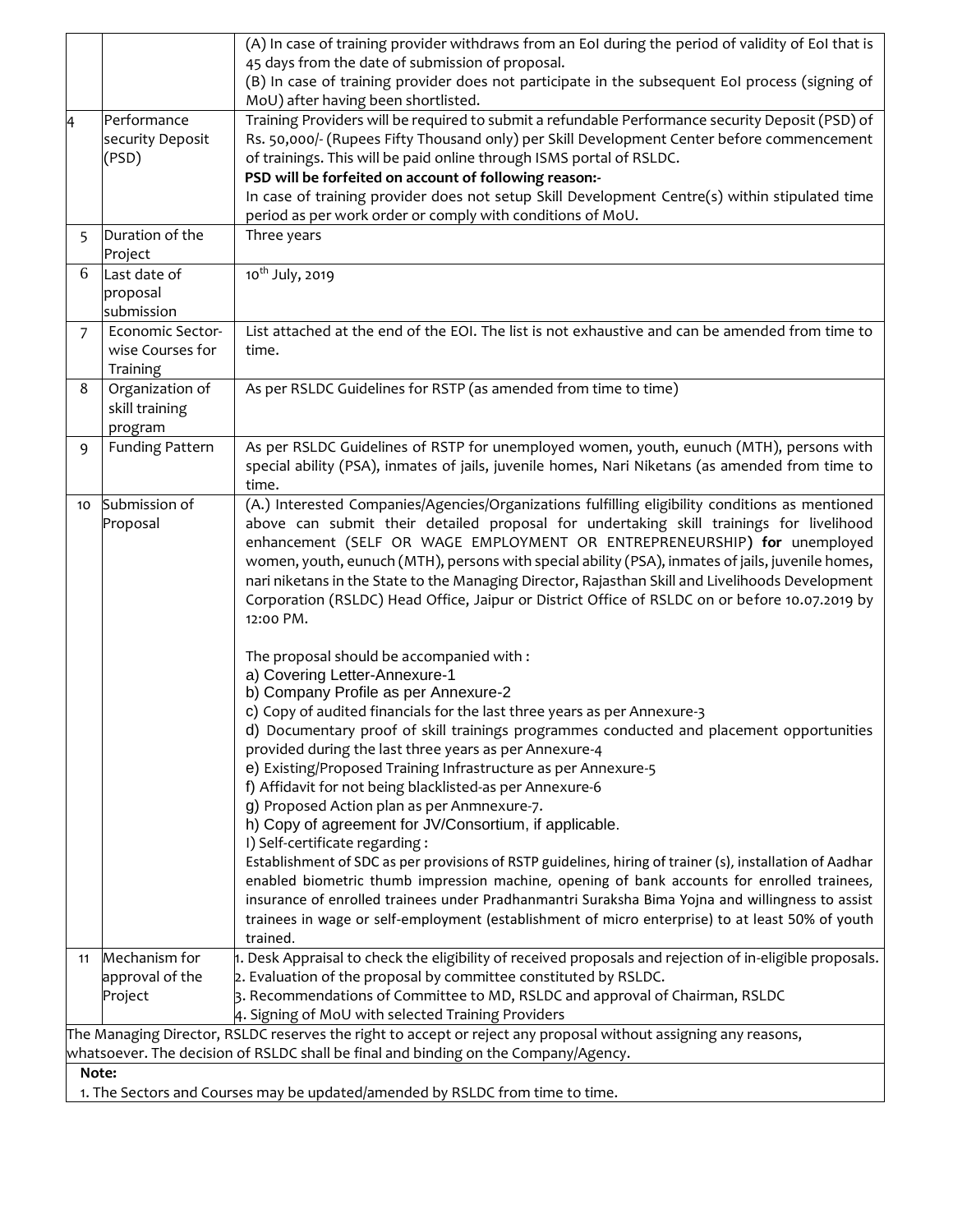2. The RSLDC reserves full rights to decide number of candidates to be trained in a particular sector/course. The decision shall be final and binding on all selected training providers under RSTP Scheme.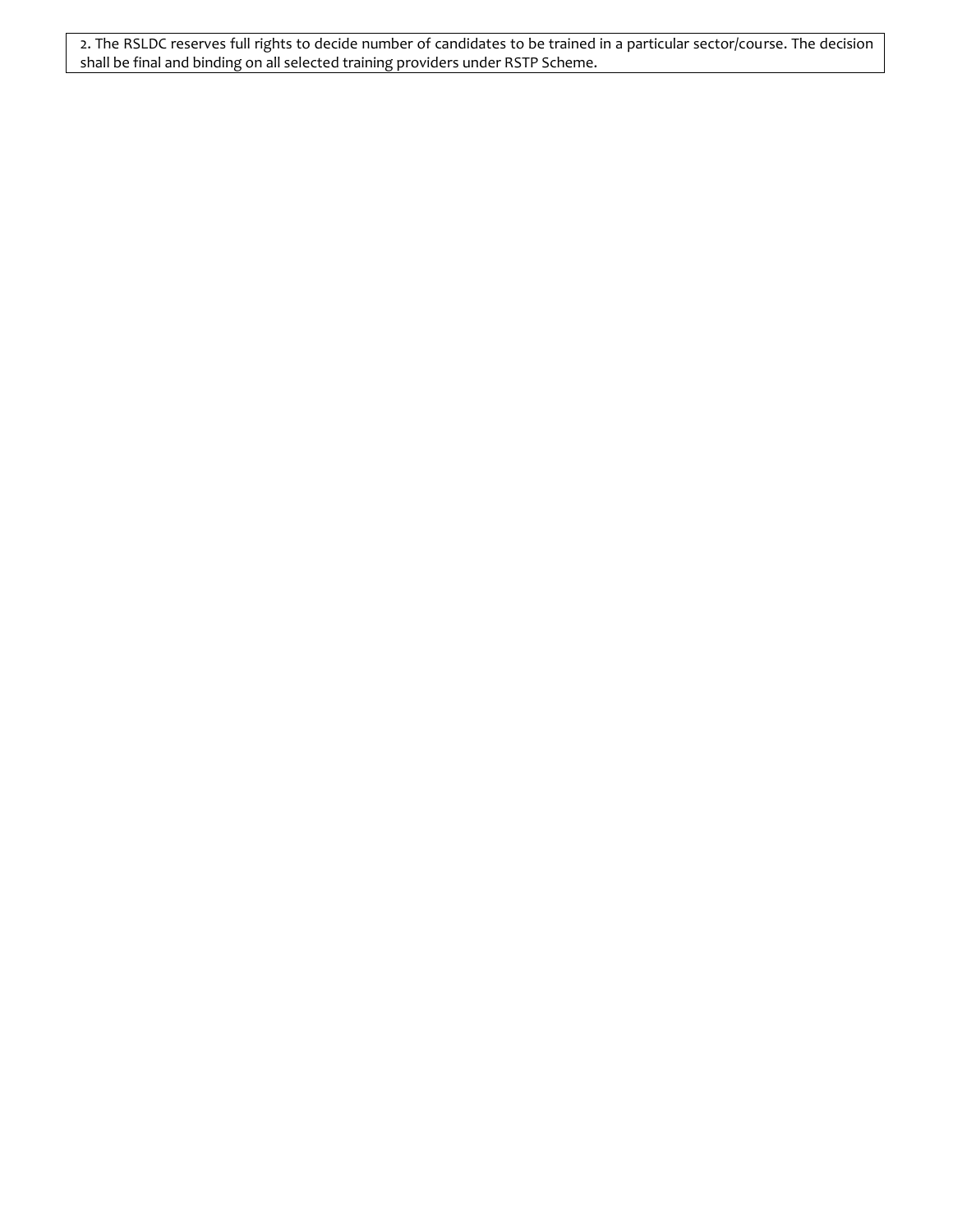# **Rajasthan Skill and Livelihoods Development Corporation (RSLDC) List of Regular Skill Training Programme (RSTP) Courses (As on 01-01-2018)**

| S. No.                  | Sector/ Course & its suitability for nature of disability<br>(HI-Hearing Impaired; PI-Physically<br>Impaired-Lower limbs; MR-Mentally Retarded) | <b>Duration of Training</b><br>(days/hrs) | Minimum Edu.<br><b>Qualification of</b><br>trainee | Provision of tool<br>kit (Yes/No) |
|-------------------------|-------------------------------------------------------------------------------------------------------------------------------------------------|-------------------------------------------|----------------------------------------------------|-----------------------------------|
| $\mathbf{1}$            |                                                                                                                                                 | 3                                         | 4                                                  | 5                                 |
| $\mathbf{1}$            | <b>AGRICULTURE &amp; HORTICULTURE</b>                                                                                                           |                                           |                                                    |                                   |
| $\mathbf{1}$            | Repair and Servicing of Tractor                                                                                                                 | 59/354                                    | 5 <sup>th</sup> Pass                               | Yes                               |
| $\overline{2}$          | Repair, Maintenance and Operation of Power Tiller                                                                                               | 74/444                                    | 5 <sup>th</sup> Pass                               | Yes                               |
| $\overline{3}$          | Repair and Overhauling of Hydraulic System                                                                                                      | 59/354                                    | 5 <sup>th</sup> Pass                               | Yes                               |
| $\overline{4}$          | Repair, Maintenance and Operation of Post Harvesting<br>Equipment                                                                               | 69/414                                    | 5 <sup>th</sup> Pass                               | Yes                               |
| 5                       | Repair, Maintenance and Field Operation of Combine<br>Harvester                                                                                 | 69/414                                    | 5 <sup>th</sup> Pass                               | Yes                               |
| 6                       | Nursery Management                                                                                                                              | 49/294                                    | 5 <sup>th</sup> Pass                               | Yes                               |
| 7                       | Protected Cultivation(High Tech Horticulture)                                                                                                   | 59/354                                    | 8 <sup>th</sup> Pass                               | Yes                               |
| 8                       | Sprinkler and Drip Irrigation Equipment Technician                                                                                              | 49/294                                    | 8 <sup>th</sup> Pass                               | Yes                               |
| 9                       | Krishi Jankar                                                                                                                                   | \49/294                                   | 10 <sup>th</sup> Pass                              | No                                |
| 10                      | Udhyaniki Jankar                                                                                                                                | 49/294                                    | 10 <sup>th</sup> Pass                              | No                                |
| 11                      | Repair & Maintenance of Spraying and Dusting                                                                                                    | 34/204                                    | 5 <sup>th</sup> Pass                               | Yes                               |
|                         | Equipments                                                                                                                                      |                                           |                                                    |                                   |
| 12                      | Landscaping and floriculture                                                                                                                    | 59/354                                    | 8 <sup>th</sup> Pass                               | Yes                               |
| 13                      | Mushroom Cultivation                                                                                                                            | 24/144                                    | 5 <sup>th</sup> Pass                               | No                                |
| 14                      | Vermiculturing & Vermicomposting                                                                                                                | 35/210                                    | 5 <sup>th</sup> Pass                               | No                                |
| 15                      | Florist                                                                                                                                         | 49/294                                    | 5 <sup>th</sup> Pass                               | No                                |
| $\overline{2}$          | <b>ALLIED HEALTH CARE</b>                                                                                                                       |                                           |                                                    |                                   |
| 16                      | Domestic Assistant-Elderly Care                                                                                                                 | 49/294                                    | 8 <sup>th</sup> Pass                               | No                                |
| 17                      | Yoga & Naturopathy                                                                                                                              | 99/594                                    | 10 <sup>th</sup> Pass                              | No                                |
| $\overline{\mathbf{3}}$ | ANIMAL HUSBANDRY AND ALLIED                                                                                                                     |                                           |                                                    |                                   |
| 18                      | Pashu Jankar                                                                                                                                    | 49/294                                    | 10 <sup>th</sup> Pass                              | No                                |
| 19                      | Dairy Management                                                                                                                                | 59/354                                    | 8 <sup>th</sup> Pass                               | No                                |
| 20<br>21                | Para Vet cum Artificial Insemination<br>Fish Farming                                                                                            | 69/414<br>49/294                          | 10 <sup>th</sup> Pass<br>5th Pass                  | Yes<br>No.                        |
| 22                      | Poultry Farming                                                                                                                                 | 49/294                                    | 5th Pass                                           | No                                |
| 23                      | Aquarium and Ormnamental Fish Entreprenur                                                                                                       | 59/354                                    | 8 <sup>th</sup> Pass                               |                                   |
| 24                      | Breeding and Rearing of Ornamental Fishes                                                                                                       | 59/354                                    | 8 <sup>th</sup> Pass                               |                                   |
| 4                       | <b>APICULTURE</b>                                                                                                                               |                                           |                                                    |                                   |
| 25                      | Basic Bee Keeping Assistant                                                                                                                     | 42/252                                    | 5 <sup>th</sup> Pass                               | No                                |
| 5                       | <b>AUTOMATIVE REPAIR</b>                                                                                                                        |                                           |                                                    |                                   |
|                         |                                                                                                                                                 |                                           |                                                    |                                   |
| 26<br>5                 | Two Wheler Machenic<br><b>BAMBOO FABRICATION</b>                                                                                                | 59/354                                    | 5 <sup>th</sup> Pass                               | Yes                               |
|                         |                                                                                                                                                 |                                           |                                                    |                                   |
| 27                      | <b>Bamboo Processing</b>                                                                                                                        | 62/372                                    | 5 <sup>th</sup> Pass                               | Yes                               |
| 28                      | Mat Weaving                                                                                                                                     | 45/270                                    | 5 <sup>th</sup> Pass                               | Yes                               |
| 6                       | BEAUTY CULTURE & HAIR DRESSING                                                                                                                  |                                           |                                                    |                                   |
| 29                      | Basics of Beauty and Hair Dressing                                                                                                              | 34/204                                    | 8 <sup>th</sup> Pass                               | Yes                               |
| 30                      | Massage Therapist                                                                                                                               | 44/264                                    | 8 <sup>th</sup> Pass                               | No                                |
| 31                      | Makeup Artist                                                                                                                                   | 49/294                                    | 8 <sup>th</sup> Pass                               | Yes                               |
| 32                      | Facial Therapist                                                                                                                                | 54/324                                    | 8 <sup>th</sup> Pass                               | Yes                               |
| 33                      | Hair Stylist                                                                                                                                    | 54/324                                    | 8 <sup>th</sup> Pass                               | Yes                               |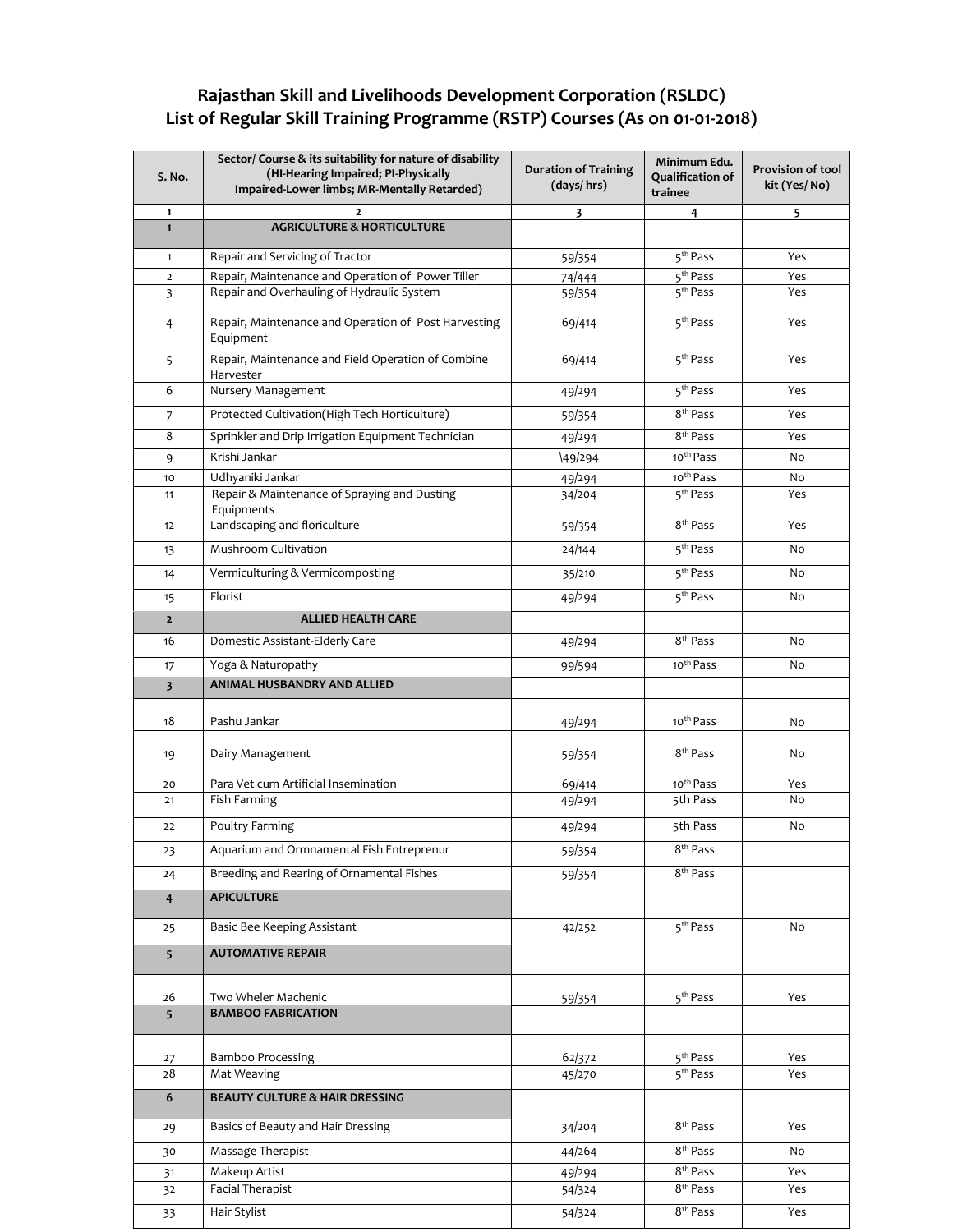| S. No.         | Sector/ Course & its suitability for nature of disability<br>(HI-Hearing Impaired; PI-Physically<br>Impaired-Lower limbs; MR-Mentally Retarded) | <b>Duration of Training</b><br>(days/hrs) | Minimum Edu.<br><b>Qualification of</b><br>trainee | Provision of tool<br>kit (Yes/No) |
|----------------|-------------------------------------------------------------------------------------------------------------------------------------------------|-------------------------------------------|----------------------------------------------------|-----------------------------------|
| 34             | Hair Colorist                                                                                                                                   | 44/264                                    | 8 <sup>th</sup> Pass                               | Yes                               |
| 35             | <b>Hair Cutting Specialist</b>                                                                                                                  | 54/324                                    | 8 <sup>th</sup> Pass                               | Yes                               |
| 36             | Beauty Therapy and Hair Styling (Level-1)                                                                                                       | 92/552                                    | 10 <sup>th</sup> Pass                              | Yes                               |
| 37             | Integrated Course in Hair, Skin and Make-up                                                                                                     | 117/702                                   | 8 <sup>th</sup> Pass                               | Yes                               |
| 38             | Bridal Make-up Artist                                                                                                                           | 59/354                                    | 8 <sup>th</sup> Pass                               | Yes                               |
| $\overline{7}$ | <b>CARPET</b>                                                                                                                                   |                                           |                                                    |                                   |
| 39             | Entrepreneurship & export Management                                                                                                            | 89/534                                    | 10 <sup>th</sup> Pass                              | No                                |
| 8              | <b>ELECTRICAL</b>                                                                                                                               |                                           |                                                    |                                   |
| 40             | Repair of Home appliances                                                                                                                       | 49/294                                    | 8 <sup>th</sup> Pass                               | Yes                               |
| 41             | <b>House Wiring</b>                                                                                                                             | 49/294                                    | 8 <sup>th</sup> Pass                               | Yes                               |
| 42             | Transformer winding                                                                                                                             | 49/294                                    | 8 <sup>th</sup> Pass                               | Yes                               |
| 43             | Armature winding                                                                                                                                | 49/294                                    | 8 <sup>th</sup> Pass                               | Yes                               |
| 44             | Rewinding of AC/DC Motor                                                                                                                        | 49/294                                    | 8 <sup>th</sup> Pass                               | Yes                               |
| 45             | Repair of Electrical Power Tools                                                                                                                | 49/294                                    | 8 <sup>th</sup> Pass                               | Yes                               |
| 09             | <b>ELECTRONICS</b>                                                                                                                              |                                           |                                                    |                                   |
| 46             | Basic Electronics - Repair & Maintenance of Power<br>supply, Inverter and UPS                                                                   | 29/174                                    | 10 <sup>th</sup> Pass                              | Yes                               |
| 47             | Installation & Maintenance of DTH System                                                                                                        | 39/234                                    | 10 <sup>th</sup> Pass                              | Yes                               |
| 48             | Maintenance & Repair of Electronic Test<br>Equipment                                                                                            | 69/414                                    | 10 <sup>th</sup> Pass                              | Yes                               |
| 49             | Repair & Maintenance of Intercom System                                                                                                         | 54/324                                    | 10 <sup>th</sup> Pass                              | Yes                               |
| 50             | Installation & Maintenance of Electronic Equipments in<br>Cell Phone Towers                                                                     | 69/414                                    | 10 <sup>th</sup> Pass                              | Yes                               |
| 51             | Repair & Maintenance PA & Audio Systems                                                                                                         | 49/294                                    | 10 <sup>th</sup> Pass                              | Yes                               |
| 52             | Mobile Repairng                                                                                                                                 | 55/330                                    | 10 <sup>th</sup> Pass                              | Yes                               |
| 53             | Repair & Maintenance of Photocopier and Fax<br>Machine                                                                                          | 49/294                                    | 10 <sup>th</sup> Pass                              | Yes                               |
| 10             | <b>FASHION DESIGN</b>                                                                                                                           |                                           |                                                    |                                   |
| 54             | <b>Batik Printing Specialist</b>                                                                                                                | 92/552                                    | 7 <sup>th</sup> Pass                               | No                                |
| 55             | Tie and Dye Specialist                                                                                                                          | 92/552                                    | 7 <sup>th</sup> Pass                               | No                                |
| 56             | <b>Block Printer</b>                                                                                                                            | 92/552                                    | 7 <sup>th</sup> Pass                               | No                                |
| 11             | <b>FOOD PROCESSING &amp; PRESERVATION</b>                                                                                                       |                                           |                                                    |                                   |
| 57             | <b>Basic Food Preservation</b>                                                                                                                  | 49/294                                    | 5 <sup>th</sup> Pass                               | Yes                               |
| 13             | <b>GARMENT MAKING</b>                                                                                                                           |                                           |                                                    |                                   |
| 58             | Hand Embroider                                                                                                                                  | 44/264                                    | 5 <sup>th</sup> Pass                               | Yes                               |
| 59             | Tailor (Basic Sewing Operator)                                                                                                                  | 54/324                                    | 5 <sup>th</sup> Pass                               | No                                |
| 60             | Ornamentalist -Bead work for Garments                                                                                                           | 109/654                                   | 5 <sup>th</sup> Pass                               | Yes                               |
| 61             | Ornamentalist- Kashida kari Designer                                                                                                            | 109/654                                   | 5 <sup>th</sup> Pass                               | Yes                               |
| 62             | Ornamentalist-Zardosi Specialist-Zari                                                                                                           | 109/654                                   | 5 <sup>th</sup> Pass                               | Yes                               |
| 63             | Ornamentalist-Zardosi Specialist- sequence                                                                                                      | 109/654                                   | 5 <sup>th</sup> Pass                               | Yes                               |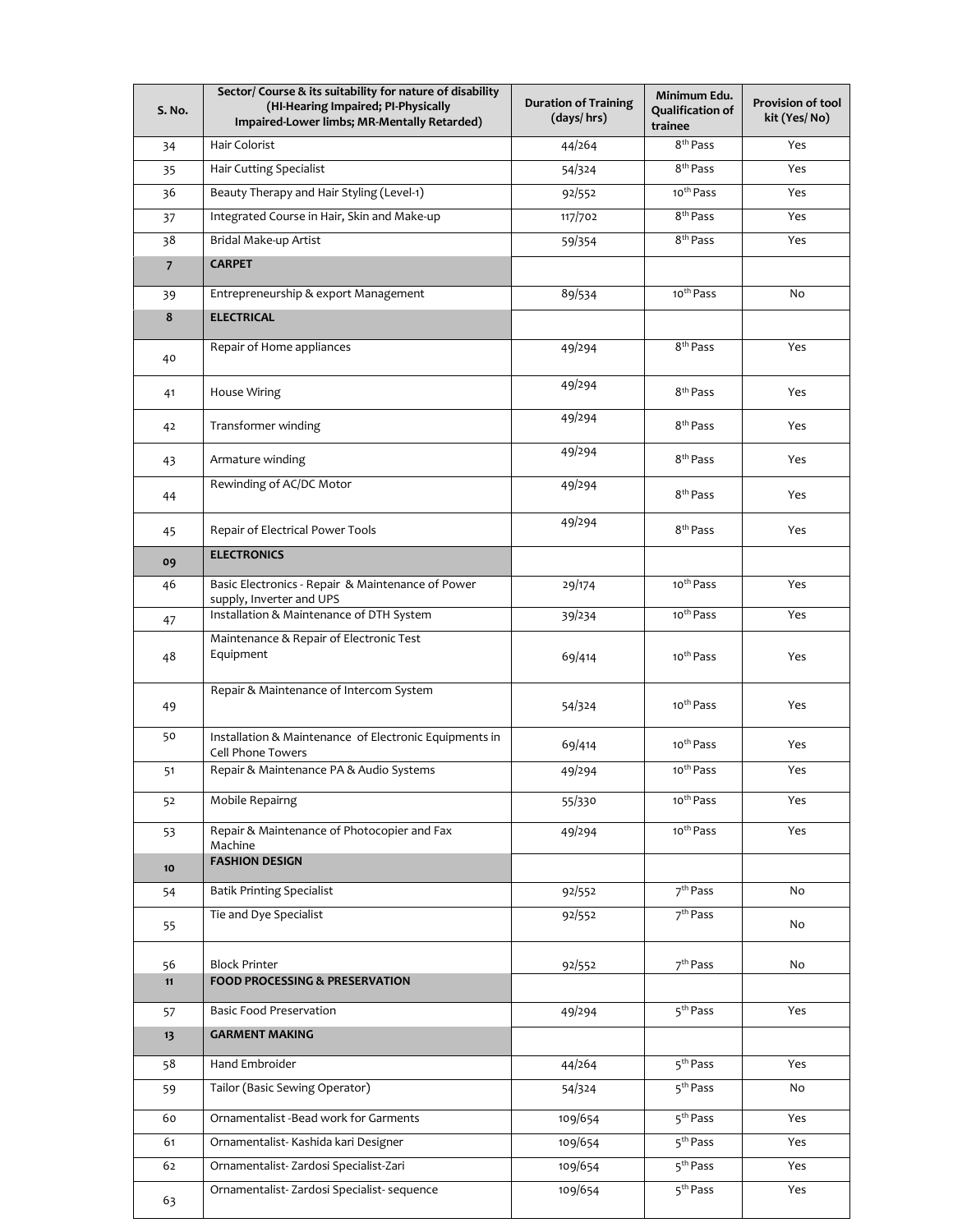| S. No.   | Sector/ Course & its suitability for nature of disability<br>(HI-Hearing Impaired; PI-Physically<br>Impaired-Lower limbs; MR-Mentally Retarded) | <b>Duration of Training</b><br>(days/hrs) | Minimum Edu.<br><b>Qualification of</b><br>trainee | Provision of tool<br>kit (Yes/No) |
|----------|-------------------------------------------------------------------------------------------------------------------------------------------------|-------------------------------------------|----------------------------------------------------|-----------------------------------|
| 64       | Ornamentalist-Zardosi Specialist- Glass                                                                                                         | 109/654                                   | 5 <sup>th</sup> Pass                               | Yes                               |
| 65       | Ornamentalist-Zardosi Specialist-Metal<br>Zardosi                                                                                               | 109/654                                   | 5 <sup>th</sup> Pass                               | Yes                               |
| 66       | Ornamentalist-Zardosi Specialist- woolen/ pique                                                                                                 | 109/654                                   | 5 <sup>th</sup> Pass                               | Yes                               |
| 67       | Ornamentalist-Zardosi Specialist-Mirror                                                                                                         | 109/654                                   | 5 <sup>th</sup> Pass                               | Yes                               |
| 68       | Ornamentalist-Hand Work Specialist-Applique                                                                                                     | 109/654                                   | 5 <sup>th</sup> Pass                               | Yes                               |
| 69       | Ornamentalist-Hand Work Specialist-Patch<br>Work                                                                                                | 109/654                                   | 5 <sup>th</sup> Pass                               | Yes                               |
| 70       | Ornamentalist-Hand Work Specialist Combination of<br>different skills                                                                           | 109/654                                   | 5 <sup>th</sup> Pass                               | Yes                               |
| 71       | <b>Tailor Children</b>                                                                                                                          | 89/534                                    | 8 <sup>th</sup> Pass                               | Yes*                              |
| 72       | <b>Tailor Ladies</b>                                                                                                                            | 124/744                                   | 5 <sup>th</sup> Pass                               | Yes*                              |
| 73       | Tailor Gent's                                                                                                                                   | 89/534                                    | 8 <sup>th</sup> Pass                               | Yes*                              |
| 14       | <b>HANDICRAFT &amp; LOCAL RESOURCE BASED</b><br><b>SKILLS</b>                                                                                   |                                           |                                                    |                                   |
| 74       | Phad Painting                                                                                                                                   | 185/1110                                  | $8^{\text{th}}$ pass                               | No                                |
| 75       | Handicraft Terrakota,<br>Clay Item                                                                                                              | 59/354                                    | 5 <sup>th</sup> Pass                               | No                                |
| 15       | <b>HOME DECOR-ART JEWELLERY</b>                                                                                                                 |                                           |                                                    |                                   |
| 76       | Imitation Jewellery Kit Maker                                                                                                                   | 22/132                                    | 5 <sup>th</sup> Pass                               | No                                |
| 77       | Kundan Jewellery Maker                                                                                                                          | 49/294                                    | 5 <sup>th</sup> Pass                               | Yes                               |
| 78       | Kundan Jewellery Set Maker                                                                                                                      | 55/330                                    | $\overline{5^{th}}$ Pass                           | Yes                               |
| 79       | Temple Jewellery Set maker                                                                                                                      | 62/372                                    | 5 <sup>th</sup> Pass                               | Yes                               |
| 80       | Bridal Jewellery Set maker                                                                                                                      | 62/372                                    | 5 <sup>th</sup> Pass                               | Yes                               |
| 16       | <b>HOSPITALITY</b>                                                                                                                              |                                           |                                                    |                                   |
| 81       | Cook-Fast Food                                                                                                                                  | 39/234                                    | 5 <sup>th</sup> Pass                               | No                                |
| 82       | Cook - Tandoori Cuisine                                                                                                                         | 39/234                                    | 5 <sup>th</sup> Pass                               | No                                |
| 83       | Cook-Chinese (Veg. & non Veg.)                                                                                                                  | 39/234                                    | 5 <sup>th</sup> Pass                               | No                                |
| 84       | Cook-South Indian Cuisine                                                                                                                       | 39/234                                    | 5 <sup>th</sup> Pass                               | No                                |
| 85       | Cook-Halwai                                                                                                                                     | 39/234                                    | 5 <sup>th</sup> Pass                               | No                                |
| 86       | Cook Baker                                                                                                                                      | 59/354                                    | 5 <sup>th</sup> Pass                               | No                                |
| 87       | Dosa Maker                                                                                                                                      | 25/150                                    | 5 <sup>th</sup> Pass                               | No                                |
| 88       | Biryani Specialist                                                                                                                              | 25/150                                    | 5 <sup>th</sup> Pass                               | No                                |
| 89       | Kabab Maker                                                                                                                                     | 25/150                                    | 5 <sup>th</sup> Pass                               | No                                |
| 90       | Chat Maker                                                                                                                                      | 25/150                                    | 5 <sup>th</sup> Pass                               | No                                |
| 91<br>92 | Fast Food Cook cum Food Kiosk Vendor<br>Banquet Steward cum Caterer                                                                             | 89/534<br>65/390                          | 5 <sup>th</sup> Pass<br>10 <sup>th</sup> Pass      | No<br>No                          |
|          |                                                                                                                                                 |                                           |                                                    |                                   |
| 17       | <b>INDIAN CULTURE</b>                                                                                                                           |                                           |                                                    |                                   |
| 93       | Folk Music of Western Rajasthan                                                                                                                 | 185/1110                                  | 8 <sup>th</sup> Pass                               | No                                |
| 94       | Pujak Archak                                                                                                                                    | 99/594                                    | 12 <sup>th</sup> Pass                              | Yes                               |
| 18       | <b>INDIAN SWEETS, SNACKS &amp; FOOD</b>                                                                                                         |                                           |                                                    |                                   |
| 95       | Craftsman-Bengali Sweets                                                                                                                        | 114/684                                   | 5 <sup>th</sup> Pass                               | No                                |
| 96       | Craftsman-Ghee Based Sweets                                                                                                                     | 114/684                                   | $\overline{5}^{\text{th}}$ Pass                    | No                                |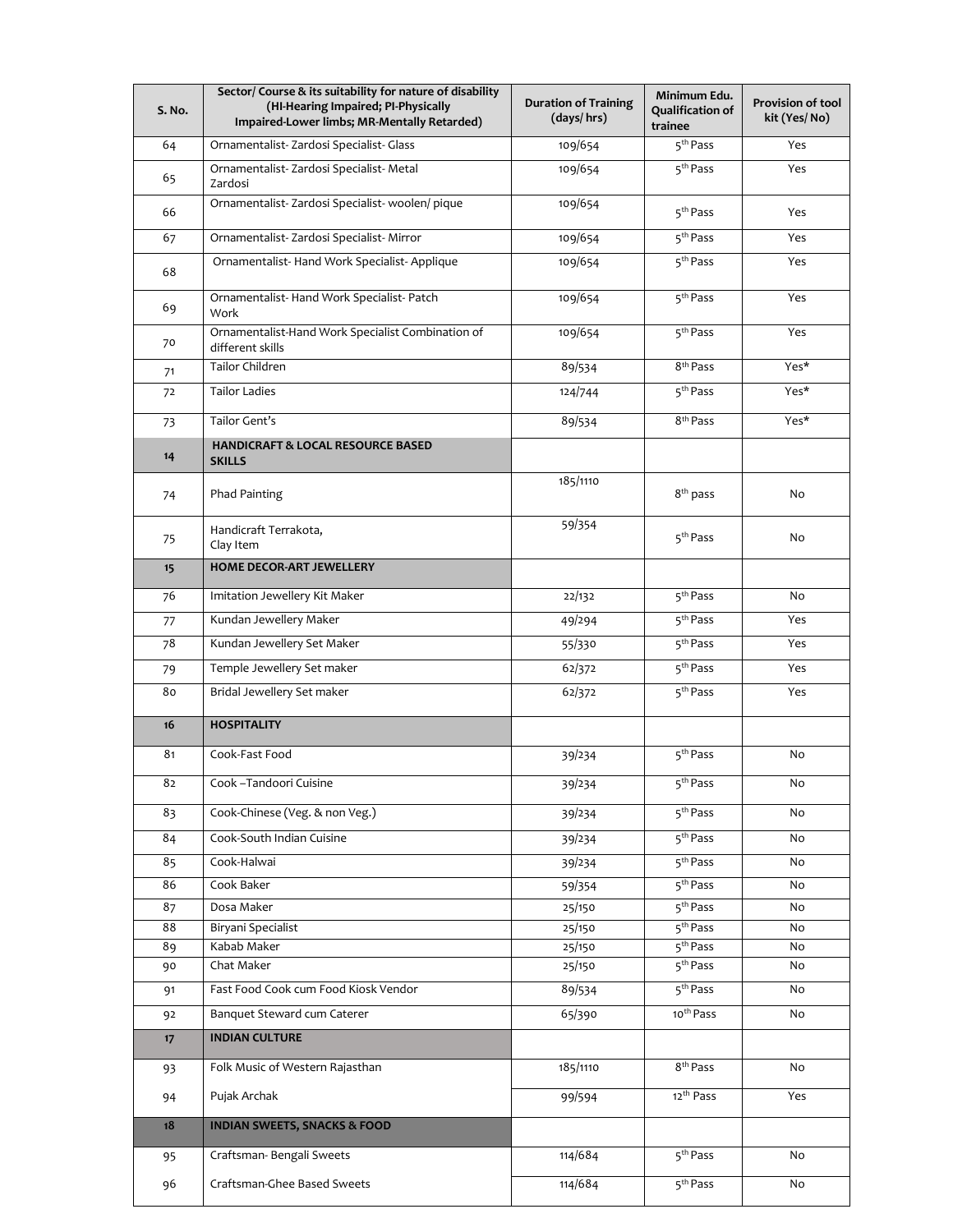| S. No. | Sector/ Course & its suitability for nature of disability<br>(HI-Hearing Impaired; PI-Physically<br>Impaired-Lower limbs; MR-Mentally Retarded) | <b>Duration of Training</b><br>(days/hrs) | Minimum Edu.<br>Qualification of<br>trainee | Provision of tool<br>kit (Yes/No) |
|--------|-------------------------------------------------------------------------------------------------------------------------------------------------|-------------------------------------------|---------------------------------------------|-----------------------------------|
| 97     | Craftsman-kaju & Dry Fruit Based Sweets                                                                                                         | 114/684                                   | 5 <sup>th</sup> Pass                        | No                                |
| 98     | Craftsman-Milk & Khoa Sweets                                                                                                                    | 114/684                                   |                                             |                                   |
| 99     | Craftsman-Namkeen & Savouries                                                                                                                   | 114/684                                   | 5 <sup>th</sup> Pass                        | N <sub>o</sub>                    |
| 100    | Craftsman-Indian snacks                                                                                                                         | 119/714                                   | 5 <sup>th</sup> Pass                        | No                                |
| 101    | Craftsman-North Indian Food                                                                                                                     | 119/714                                   | 5 <sup>th</sup> Pass                        | No                                |
| 102    | Craftsman-South Indian Food                                                                                                                     | 114/684                                   | 5 <sup>th</sup> Pass                        | No                                |
| 103    | Craftsman- Indian Chinese Food                                                                                                                  | 114/684                                   | 5 <sup>th</sup> Pass                        | No                                |
| 104    | Craftsman-Continental Food                                                                                                                      | 114/684                                   | 5 <sup>th</sup> Pass                        | No                                |
| 105    | Craftsman- Indian Chat                                                                                                                          | 114/684                                   | 5 <sup>th</sup> Pass                        | No                                |
| 106    | Craftsman- Indian Desserts                                                                                                                      | 94/564                                    | 5 <sup>th</sup> Pass                        | No                                |
| 19     | <b>Information &amp; Communication Technology</b>                                                                                               |                                           |                                             |                                   |
| 107    | Computer training through screen reading software<br>like JAWA, NVDA, FS Reader for Blind youth                                                 | 109/654                                   | 10 <sup>th</sup> Pass                       | No                                |
| 20     | <b>JUTE DIVERSIFIED PRODUCTS</b>                                                                                                                |                                           |                                             |                                   |
| 108    | Desginer cum maker of Jute Fabric Bags                                                                                                          | 95/570                                    | 5 <sup>th</sup> Pass                        | No                                |
| 109    | Desginer cum maker of Decorative Items                                                                                                          | 95/570                                    | 5 <sup>th</sup> Pass                        | No                                |
| 21     | <b>MEDICAL AND NURSING</b>                                                                                                                      |                                           |                                             |                                   |
| 110    | Hospital Housekeeping                                                                                                                           | 75/450                                    | 8 <sup>th</sup> Pass                        | No                                |
| 22     | <b>PAINT</b>                                                                                                                                    |                                           |                                             |                                   |
| 111    | <b>Wall Painter</b>                                                                                                                             | 44/264                                    | 5 <sup>th</sup> Pass                        | Yes                               |
| 112    | <b>Wood Painter</b>                                                                                                                             | 54/324                                    | 5 <sup>th</sup> Pass                        | Yes                               |
| 113    | Metal Surface Painter                                                                                                                           | 49/294                                    | 5 <sup>th</sup> Pass                        | Yes                               |
| 114    | Spray Painter                                                                                                                                   | 39/234                                    | 5 <sup>th</sup> Pass                        | Yes                               |
| 115    |                                                                                                                                                 |                                           |                                             |                                   |
| 23     | Painter (Application, Testing, Handing and Storing<br><b>PAPER PRODUCTS</b>                                                                     | 64/384                                    | 5 <sup>th</sup> Pass                        | No                                |
| 116    | Manufacturing of Donas and Plates                                                                                                               | 29/174                                    | 5 <sup>th</sup> Pass                        | No                                |
| 117    | Manufacturing of Cup and Tumbler                                                                                                                | 25/150                                    | 5 <sup>th</sup> Pass                        | No                                |
| 118    | Production of Paper mashi Products                                                                                                              | 45/270                                    | 5 <sup>th</sup> Pass                        | No                                |
| 24     | <b>PRINTING</b>                                                                                                                                 |                                           |                                             |                                   |
| 119    | Screen printing                                                                                                                                 | 54/324                                    | 8 <sup>th</sup> Pass                        | Yes                               |
| 25     | TOY MAKING (SOFT TOYS)                                                                                                                          |                                           |                                             |                                   |
| 120    | General Sewing m/c Operator (Soft Toy)                                                                                                          | 69/414                                    | 5 <sup>th</sup> Pass                        | Yes                               |
| 121    | Stuffer & Willower (Soft Toy)                                                                                                                   | 34/204                                    | 5 <sup>th</sup> Pass                        | Yes                               |
| 122    | Finisher & Painter (Soft Toy)                                                                                                                   | 39/234                                    | 5 <sup>th</sup> Pass                        | Yes                               |
| 123    | Packer (Soft Toy)                                                                                                                               | 24/144                                    | $\overline{5^{th}}$ Pass                    | No                                |
| 26     | <b>MULTI SKILLS</b>                                                                                                                             |                                           |                                             |                                   |
| 124    | Assistant Plumber cum Hand Pump Mechanic                                                                                                        | 69/414                                    | 8 <sup>th</sup> Pass                        | Yes                               |
| 125    | Plumber cum Hand Pump Mechanic                                                                                                                  | 69/414                                    | 8 <sup>th</sup> Pass                        | Yes                               |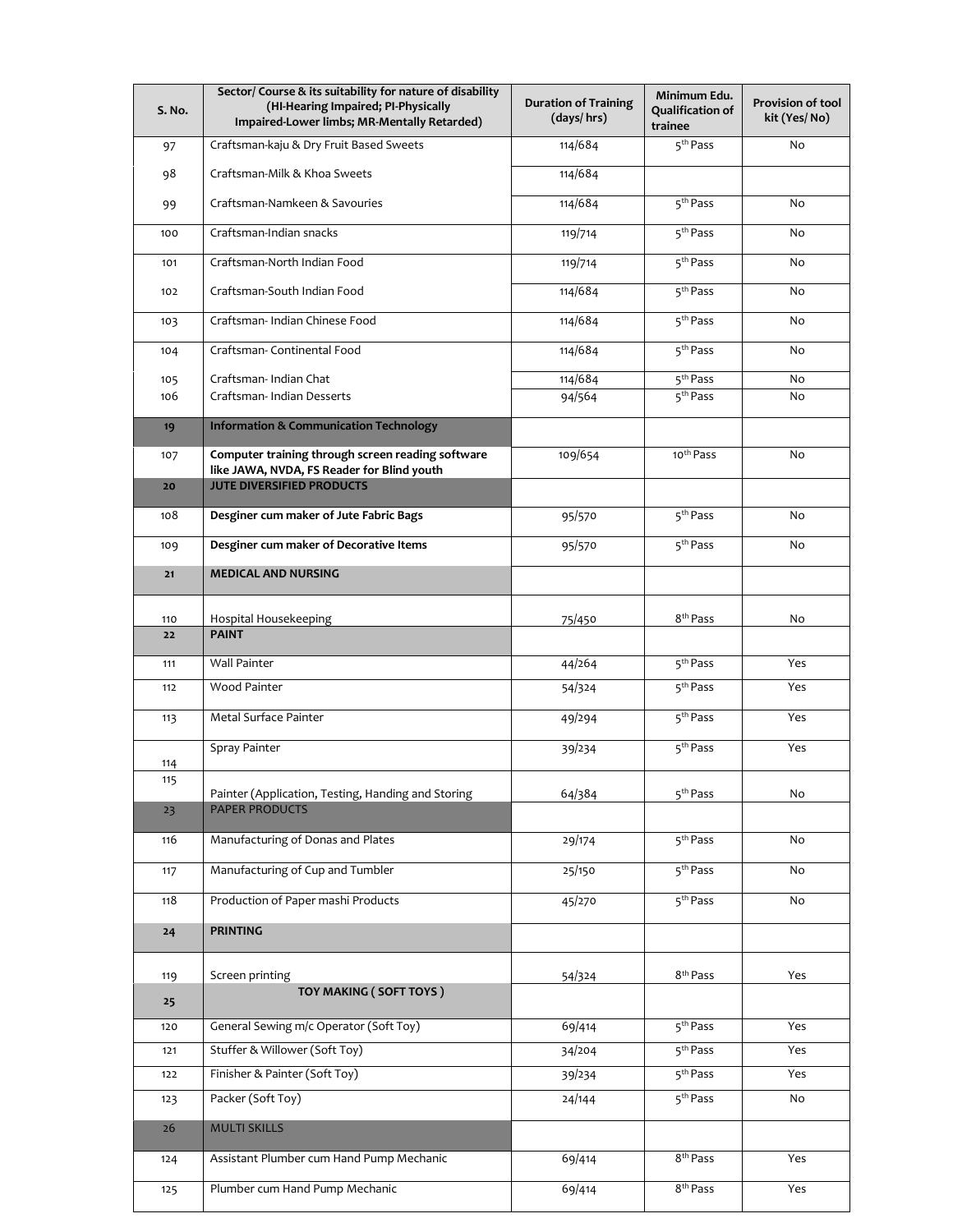| S. No. | Sector/ Course & its suitability for nature of disability<br>(HI-Hearing Impaired; PI-Physically<br>Impaired-Lower limbs; MR-Mentally Retarded) | <b>Duration of Training</b><br>(days/hrs) | Minimum Edu.<br>Qualification of<br>trainee | <b>Provision of tool</b><br>kit (Yes/No) |
|--------|-------------------------------------------------------------------------------------------------------------------------------------------------|-------------------------------------------|---------------------------------------------|------------------------------------------|
| 27     | <b>MISCELLANEOUS</b>                                                                                                                            |                                           |                                             |                                          |
| 126    | Operation of Livelihood Generating Machines for<br>Mentally Retarded Persons (MR)                                                               | 109/654                                   | 5 <sup>th</sup> Pass                        | No                                       |
| 28     | <b>Constructions</b>                                                                                                                            |                                           |                                             |                                          |
| 127    | Junior Heritage Mistri                                                                                                                          | 72/432                                    | Illetrate                                   | Yes                                      |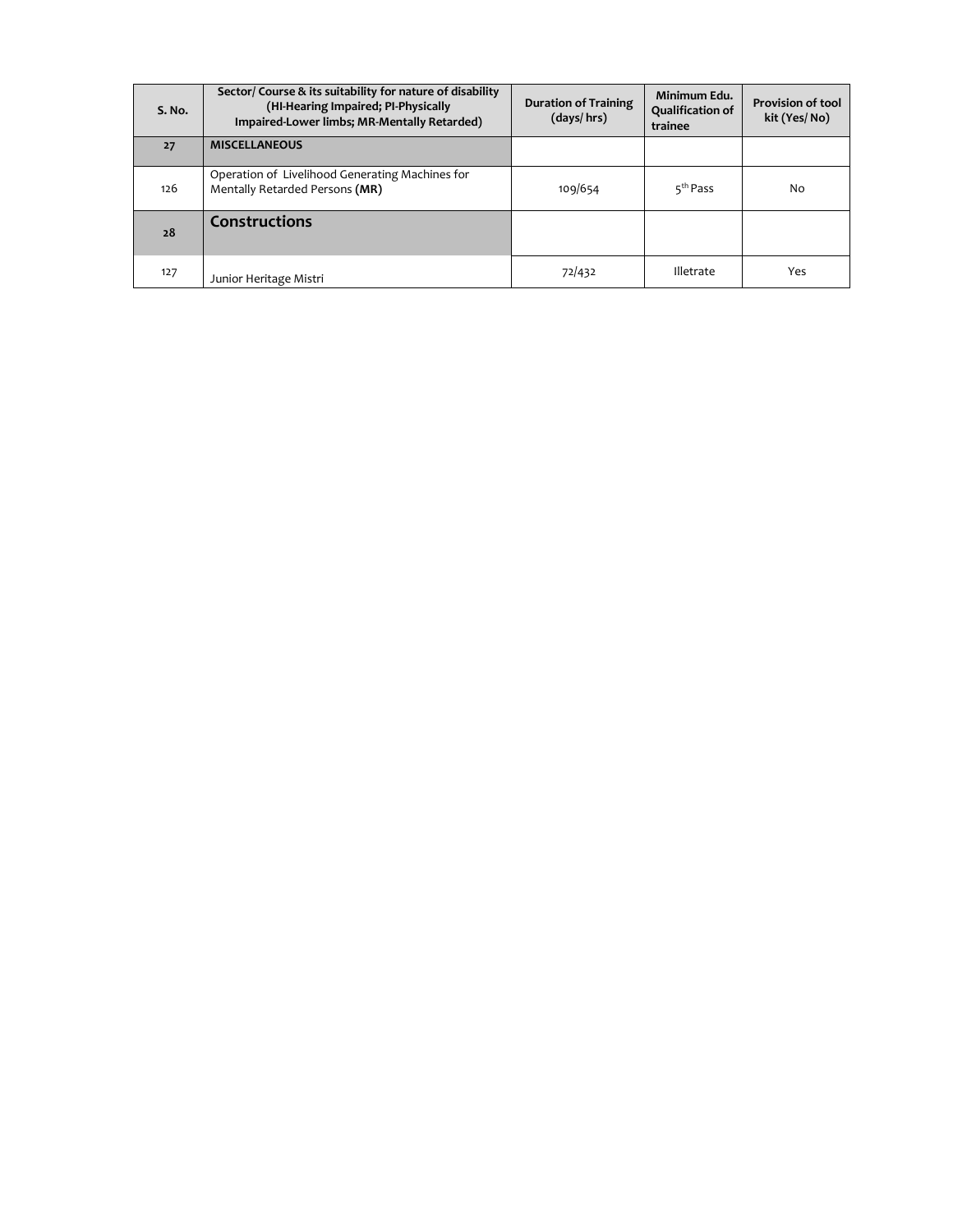**Checklist for proposals to be submitted in response to Expression of Interest (EoI) to undertake the Project of Livelihood Enhancement (Self or Wage Employment or Entrepreneurship) for u n e mp l oy e d women, youth, eunuchs (MTH), persons with special ability (PSA), jail inmates, juvenile home inmates, nari-niketan inmates, farmer & vacher (pashu palak) through Skill Training Programmes under RSTP.**

| S. No.         | <b>Document Description</b>                                                                                                                                                                                                                                                                                                | Page Number |
|----------------|----------------------------------------------------------------------------------------------------------------------------------------------------------------------------------------------------------------------------------------------------------------------------------------------------------------------------|-------------|
| $\mathbf{1}$   | Covering Letter as per Annexure-1 of EoI document along with DDs<br>Towards processing fee and EMD.                                                                                                                                                                                                                        |             |
| $\overline{2}$ | Training Provider's Details of Certificate of the Corporate/ Registered Society/<br>Trust/ Association or Government/ University/ Bank run Institute/ Section 25<br>company/ Registered Proprietorship/ Partnership Firm / Private Limited<br>Company/ Public Limited Company (Copy) as per Annexure-2 of Eol<br>document. |             |
| $\overline{3}$ | Training Provider's Financial, Skill trainings & Placement Details including<br>audited financial statements and income tax returns for last 03 years as per<br>Annexure-3.1                                                                                                                                               |             |
| $\overline{4}$ | Training Provider's Financial, Skill trainings & Placement Details for PSA s<br>including audited financial statements and income tax returns for last 03 years<br>as per Annexure-3.2                                                                                                                                     |             |
| 5              | Training Provider's Financial, Skill trainings & Placement Details for eunuchs<br>(MTH) including audited financial statements and income tax returns for last<br>03 years as per Annexure-3.3                                                                                                                             |             |
| 6              | Registration details of Government recognized society for eunuchs<br>(MTH) as per Annexure-3-4                                                                                                                                                                                                                             |             |
| $\overline{7}$ | Training Provider's Financial Details including audited financial statements and<br>income tax returns for last 03 years as per Annexure-3-5 (for organizations<br>having turnover 50 lakhs or more)                                                                                                                       |             |
| 8              | Training Provider's Financial, Skill trainings & Placement Details including<br>audited financial statements and income tax returns for last 03 years as per<br>Annexure-3.1 & 3.5 (for organizations applying through JV/ Consortium)                                                                                     |             |
| 9              | An affidavit for not being blacklisted as per Annexure-4                                                                                                                                                                                                                                                                   |             |
| 10             | Declaration for Complying with provisions of RSTP guidelines as per<br>Annexure-5                                                                                                                                                                                                                                          |             |
| 11             | Proposed Annual Action Plan as per Annexure-6                                                                                                                                                                                                                                                                              |             |
| 12             | Copy of EoI Document with sign and seal of Company Secretary/ Authorized<br>Representative and Signatory on each page of EoI document                                                                                                                                                                                      |             |
| 13             | Agreement of JV/Consortium, if applicable.                                                                                                                                                                                                                                                                                 |             |

## **For and on behalf of:**

Signature:

Name:

Designation:

(Company Seal)

(Authorized Representative and Signatory)

Date: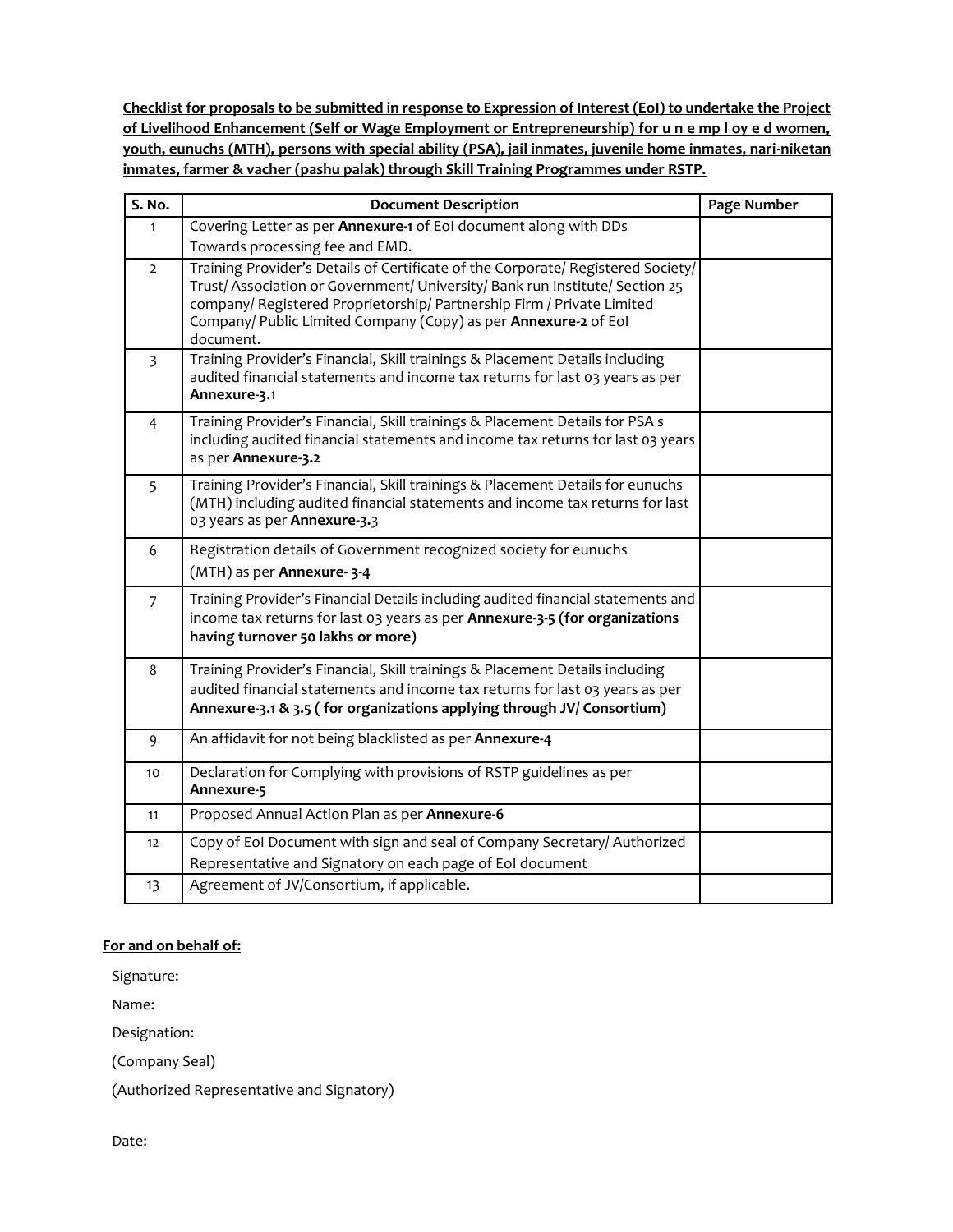#### **Annexure -1: Format of the Covering Letter**

<< *The Covering Letter is to be submitted by Company Secretary/ Authorized Representative and Signatory on Company's Letterhead with his/her dated Sign and Seal>>*

To

Managing Director Rajasthan Skill and Livelihoods Development Corporation, Kaushal Bhawan, J-8A, Jhalana Institutional Area, Jaipur- 302004 Phone: 91-141-5103246, 47. Fax: +91-141-5103247

Dear Sir,

#### Sub: **Empanelment for the project of Livelihood Enhancement (Self or Wage Employment or Entrepreneurship) of U NE M PL O Y E D WOMEN, YOUTH, EUNUCHS (MTH), PERSONS WITH SPECIAL ABILITY (PSAs), JAIL INMATES, JUVENILE HOME INMATES, NARI-NIKETAN INMATES, FARMER & VACHER (PASHU PALAK) THROUGH REGULAR SKILL TRAINING PROGRAMME (RSTP) through Skill Training Programmes – Please mention relevant target group (s)**

Please find enclosed herewith our Proposal in respect of the Empanelment for the project of Livelihood Enhancement (Self or Wage Employment or Entrepreneurship) of unemployed women, youth, eunuch (MTH), persons with special ability (PSA), inmates of jails, juvenile homes, nari niketans, farmers and vachers (pashu palak) through Skill Training Programmes, in response to the Expression of Interest (EOI) Document issued by the Rajasthan Skill and Livelihoods Development Corporation (RSLDC), dated 10.07.2019.

We hereby confirm that:

- 1. The proposal is being submitted by  $\qquad \qquad$  (name of the Training Provider) who is the Training Provider, in accordance with the conditions stipulated in the EOI.
- 2. We have examined in detail and have understood the terms and conditions stipulated in the EOI Document issued by RSLDC and in any subsequent communication sent by RSLDC. We agree and undertake to abide by all these terms and conditions. Our Proposal is consistent with all the requirements of submission as stated in the EOI or in any of the subsequent communications from RSLDC.
- 3. The information submitted in our Proposal is complete, is strictly as per the requirements as stipulated in the EOI, and is correct to the best of our knowledge and understanding. We would be solely responsible for any errors or omissions in our Proposal. We acknowledge that RSLDC will be relying on the information provided in the Proposal and the documents accompanying such Proposal for empanelment of the Training Provider for the aforesaid programme, and we certify that all information provided in the application is true and correct; nothing has been omitted which renders such information misleading; and all documents accompanying such Proposal are true copies of their respective originals.
- 4. We acknowledge the right of RSLDC to reject our Proposal without assigning any reason or otherwise and hereby waive, to the fullest extent permitted by applicable law, our right to challenge the same on any account whatsoever.
- 5. We satisfy the legal requirements and meet all the eligibility criteria laid down in the EOI.
- 6. This Proposal is unconditional and we hereby undertake to abide by the terms and conditions of the EOI.
- 7. We have not directly or indirectly or through an agent engaged or indulged in any corrupt practice, fraudulent practice, coercive practice, undesirable practice or restrictive practice.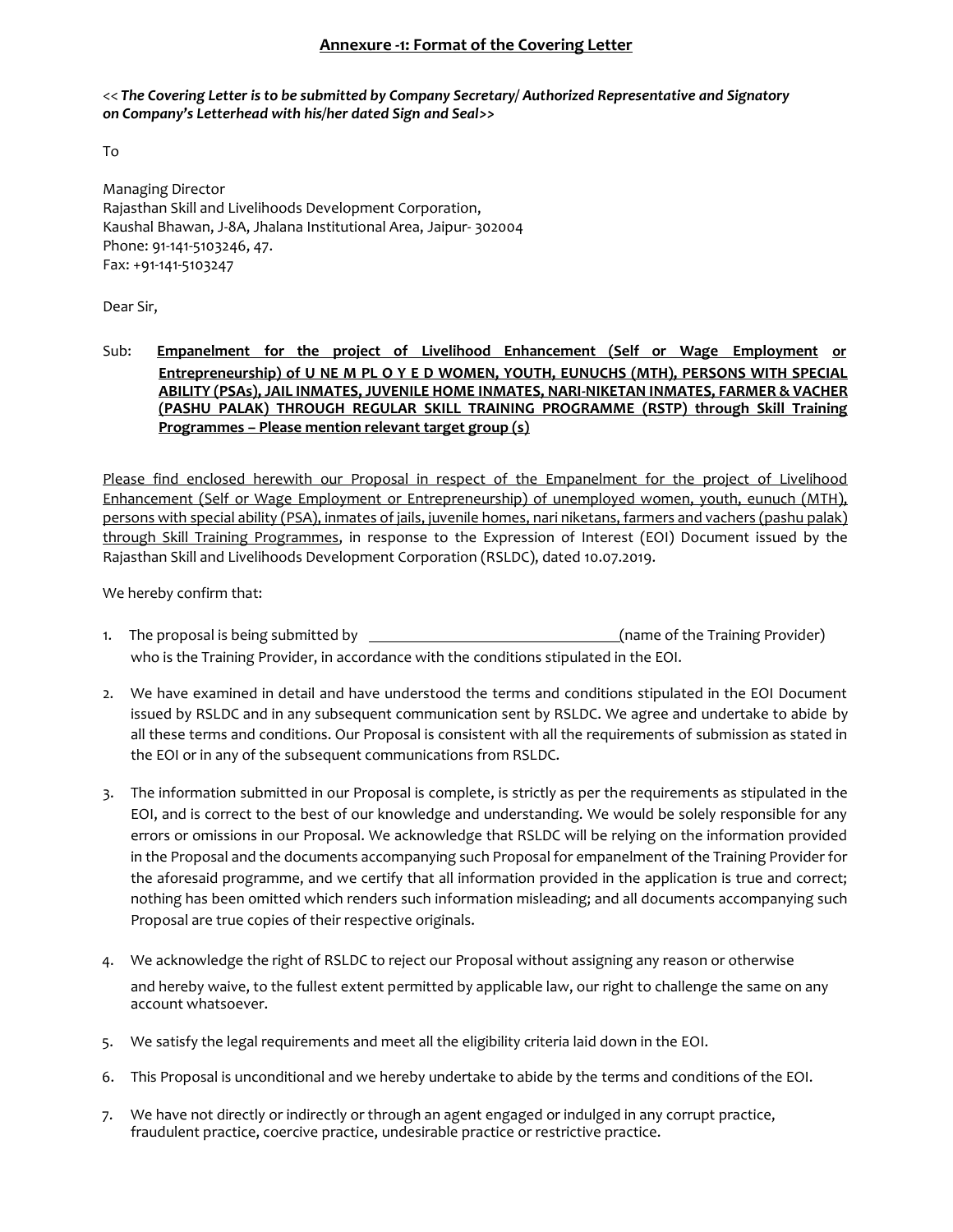8. Processing fee and EMD paid online through RSLDC ISMS portal as below:

| Item           | Amount         | Reference ID | Date |
|----------------|----------------|--------------|------|
| Processing Fee | Rs. 5,000/-    |              |      |
| EMD            | Rs. 1,00,000/- |              |      |

This Proposal is made against for the Expression of Interest of empanelment under the Project **of** Livelihood Enhancement (Self or Wage Employment or Entrepreneurship) of unemployed women, youth, eunuch (MTH), persons with special ability (PSA), inmates of jails, juvenile homes, nari niketans, farmers and vachers (pashu palak) through Skill Training Programmes–Please mention relevant target group (s) for the following target group and Course (s) under Sector:

| S. No. | <b>Target Group</b> | Name of Sector | Name of Course |
|--------|---------------------|----------------|----------------|
|        |                     |                |                |
|        |                     |                |                |
|        |                     |                |                |
|        |                     |                |                |

In witness thereof, we submit this Proposal under and in accordance with the terms of the EOI document

#### **For and on behalf of:**

Signature:

Name:

Designation:

(Company Seal)

(Authorized Representative and Signatory)

Date: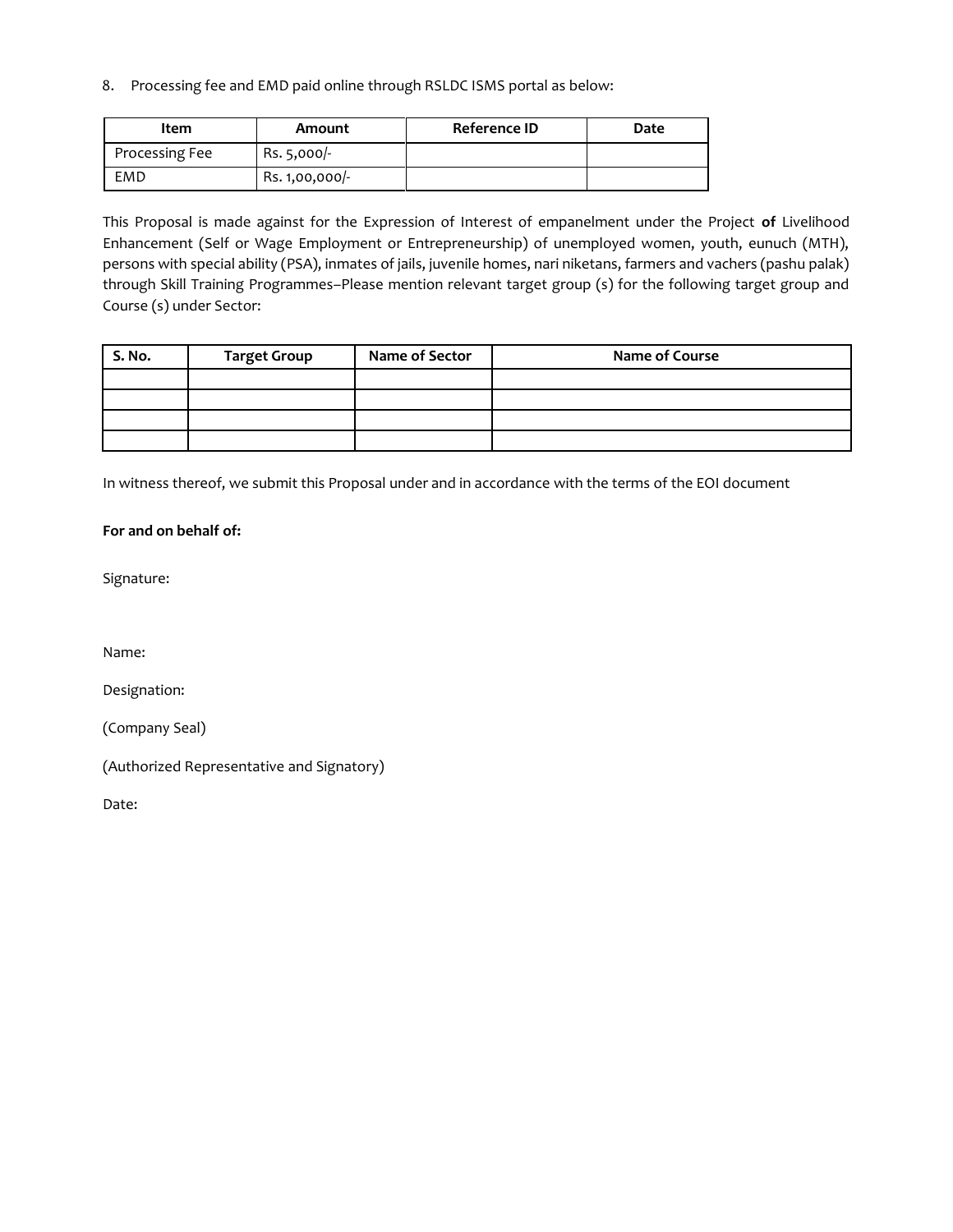<< *Declaration by Company Secretary/ Authorized Representative and Signatory on Company's Letterhead with his/her dated Sign and Seal >>*

| S. No.         | Description                            | <b>Details</b> |
|----------------|----------------------------------------|----------------|
| 1              | Name of Legal Constitution of Training |                |
|                | Provider                               |                |
| $\overline{2}$ | Status / Constitution of the Firm      |                |
| ξ              | Name of Registering Authority          |                |
| 4              | <b>Registration Number</b>             |                |
| 5              | Date of Registration                   |                |
| 6              | Place of Registration                  |                |
|                | PAN Card Number                        |                |
| 8              | <b>TIN Number</b>                      |                |
| 9              | <b>TAN Number</b>                      |                |
| 10             | <b>GST Number</b>                      |                |

**It is further certified that we are active and operational continuously for the last three years on the date of our application.**

#### **For and on behalf of:**

Signature:

Name:

Designation:

(Company Seal)

(Authorized Representative and Signatory)

Date:

**Note**: Please provide copies of following documents (whichever applicable) :

- 1. If Proprietorship Firm, copy of Certificate of the Proprietorship duly certified by a Chartered Accountant.
- 2. If Partnership Firm, copy of Registered Partnership Deed / Certificate of the Partnership duly certified by a Chartered Accountant.
- 3. If Public/ Private Limited Company, copy of Registration/Incorporation Certificate and Memorandum and Articles of Association.
- 4. If Society / Trust / Association Copy of Registration Certificate and Bylaws of Society / Trust / Association.
- 5. Copy of PAN Card.
- 6. Copy of TIN.
- 7. Copy of TAN.
- 8. Copy of GST.
- 9. Copy of Bank Passbook as on 21.06.2019.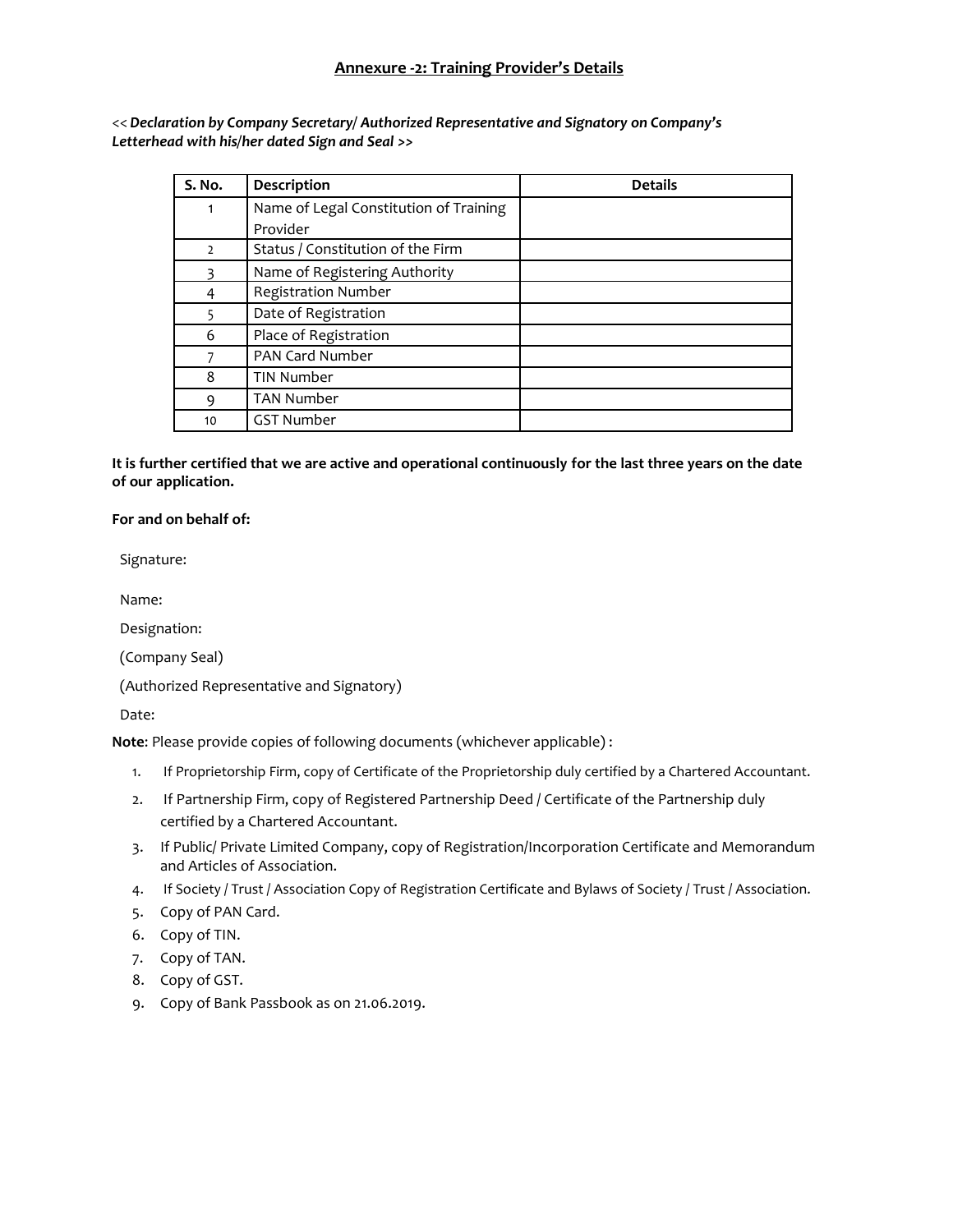## **Annexure-3.1: Financial, Skill Trainings & Placement Details**

*<< Declaration by Chartered Accountant on Letterhead with his/her dated Sign and Seal >>*

#### **To whomsoever it may concern**

On the basis of audited financial statements, we hereby certify that <<M/s Entity name>>, having registered office at <<Office address>>, have an average annual turnover from **skill development programs operation** in past three consecutive financial years is **not less than Rs 2.5 lakh.** The details of annual turnover are mentioned below:

| S. No. | Financial<br>Year (Last<br>Three Years) | <b>Annual Turnover from skill</b><br>development and<br>placement linked<br>programs operation only | <b>Annual Turnover (INR)</b> | Net-worth |
|--------|-----------------------------------------|-----------------------------------------------------------------------------------------------------|------------------------------|-----------|
|        |                                         |                                                                                                     |                              |           |
|        |                                         |                                                                                                     |                              |           |
|        |                                         |                                                                                                     |                              |           |

Enclosed herewith:

- 1. Copy of Audited Financial statements
- 2. Copy of Income Tax Returns

#### **Details of Training Center:**

- 1. Number of Functional Training Centers:
- 2. Address:
- 3. Skilling Capacity :
- 4. Trade:

#### **Details of Trained and Placed Youth :**

| Name of<br>Sector | Financial<br>Year<br>(Last Three<br>Years) | Total No. of<br>candidate<br>trained | Details of<br>supporting<br>proof<br>provided | Placement<br>provided to<br>number of<br>candidate<br>got trained | Details of<br>Supporting<br>proof provided |
|-------------------|--------------------------------------------|--------------------------------------|-----------------------------------------------|-------------------------------------------------------------------|--------------------------------------------|
|                   |                                            |                                      |                                               |                                                                   |                                            |
|                   |                                            |                                      |                                               |                                                                   |                                            |
|                   |                                            |                                      |                                               |                                                                   |                                            |
|                   |                                            |                                      |                                               |                                                                   |                                            |
|                   |                                            |                                      |                                               |                                                                   |                                            |
|                   |                                            |                                      |                                               |                                                                   |                                            |
| Total             |                                            |                                      |                                               |                                                                   |                                            |
|                   |                                            |                                      |                                               |                                                                   |                                            |

#### << **Chartered Accountant**

**>>:** Signature Name Registration No Contact No. Seal Date: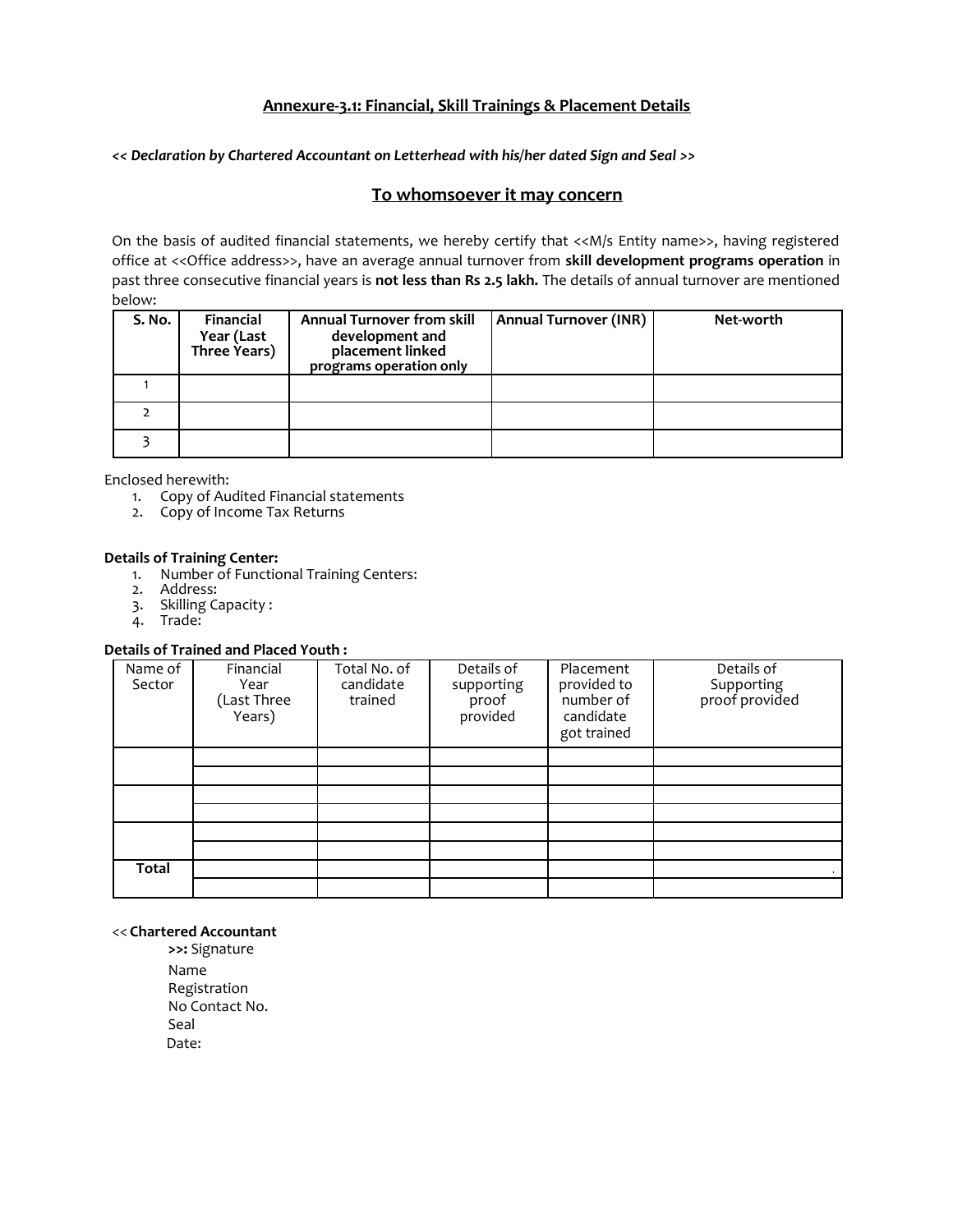## **Annexure-3.2: Financial, Skill Trainings & Placement Details (for PSA)**

*<< Declaration by Chartered Accountant on Letterhead with his/her dated Sign and Seal >>*

# **To whomsoever it may concern (For PSA)**

On the basis of audited financial statements, we hereby certify that <<M/s Entity name>>, having registered office at <<Office address>>, have an average annual turnover from **skill development programs operation** in past three consecutive financial years is **not less than Rs 2.5 lakh.** The details of annual turnover are mentioned below:

| S. No. | Financial<br>Year (Last<br>Three Years) | <b>Annual Turnover from skill</b><br>development and<br>placement linked<br>programs operation only | Annual Turnover (INR) | Net-worth |
|--------|-----------------------------------------|-----------------------------------------------------------------------------------------------------|-----------------------|-----------|
|        |                                         |                                                                                                     |                       |           |
|        |                                         |                                                                                                     |                       |           |
|        |                                         |                                                                                                     |                       |           |

Enclosed herewith:

- 1. Copy of Audited Financial statements
- 2. Copy of Income Tax Returns
- 
- **Details of PSA Training Center:** 1. Number of Functional Training Centers:
	- 2. Address:
	- 3. Skilling Capacity :
	- 4. Trade:

## **Details of Trained and Placed PSA Youth :**

| Name of<br>Sector | Financial<br>Year<br>(Last Three<br>Years) | Total No. of<br>candidate<br>trained | Details of<br>supporting<br>proof<br>provided | Placement<br>provided to<br>number of<br>candidate<br>got trained | Details of<br>Supporting<br>proof provided |
|-------------------|--------------------------------------------|--------------------------------------|-----------------------------------------------|-------------------------------------------------------------------|--------------------------------------------|
|                   |                                            |                                      |                                               |                                                                   |                                            |
|                   |                                            |                                      |                                               |                                                                   |                                            |
|                   |                                            |                                      |                                               |                                                                   |                                            |
|                   |                                            |                                      |                                               |                                                                   |                                            |
|                   |                                            |                                      |                                               |                                                                   |                                            |
|                   |                                            |                                      |                                               |                                                                   |                                            |
| Total             |                                            |                                      |                                               |                                                                   |                                            |
|                   |                                            |                                      |                                               |                                                                   |                                            |

#### << **Chartered Accountant**

**>>:** Signature Name Registration No Contact No. Seal Date: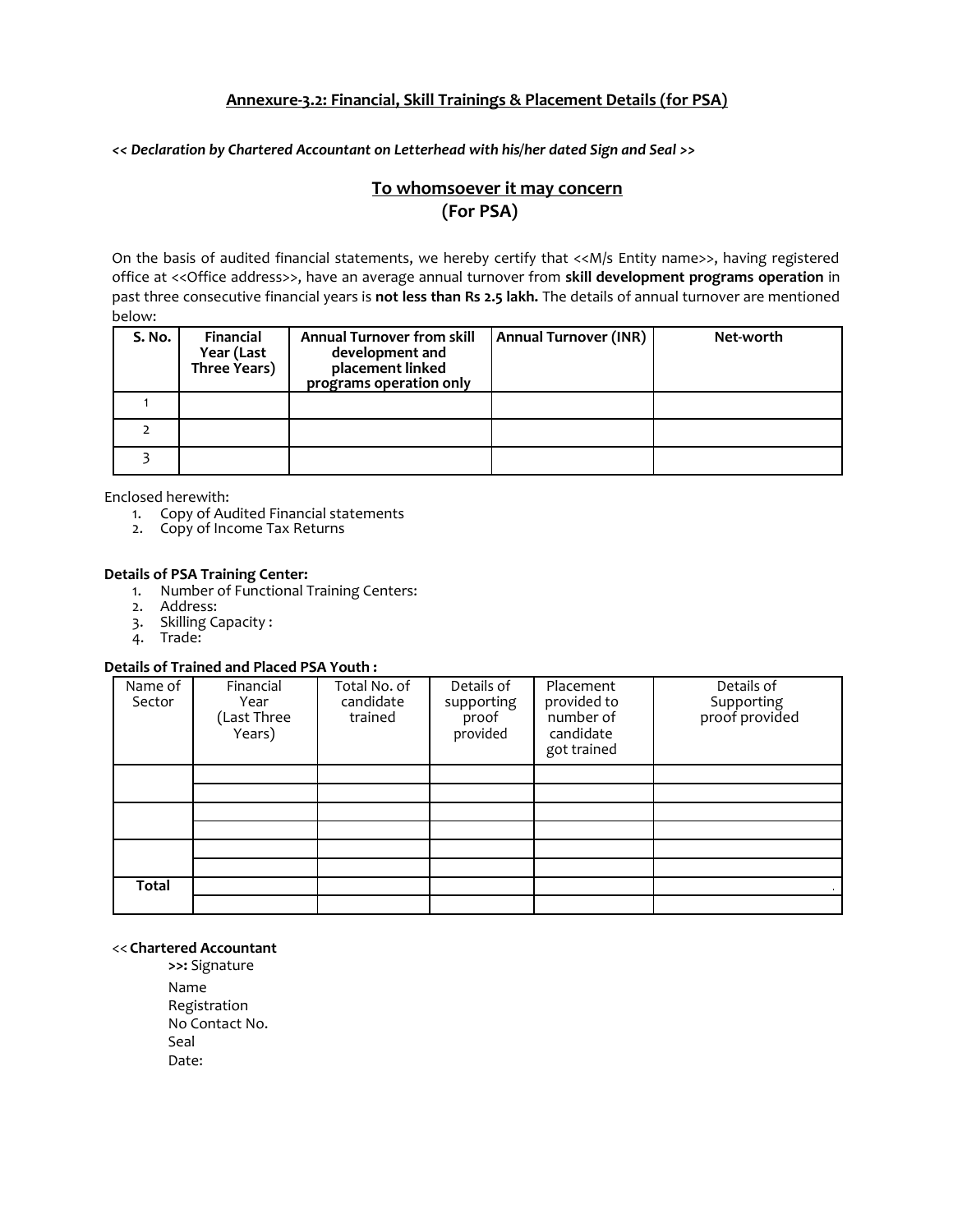# **Annexure-3.3: Financial, Skill Trainings & Placement Details (for Eunuch (MTH))**

*<< Declaration by Chartered Accountant on Letterhead with his/her dated Sign and Seal >>*

# **To whomsoever it may concern For Eunuch (MTH)**

On the basis of audited financial statements, we hereby certify that <<M/s Entity name>>, having registered office at <<Office address>>, have an average annual turnover from **skill development programs operation** in past three consecutive financial years is **not less than Rs 2.5 lakh.** The details of annual turnover are mentioned below:

| S. No. | Financial<br>Year (Last<br>Three Years) | <b>Annual Turnover from skill</b><br>development and<br>placement linked<br>programs operation only | <b>Annual Turnover (INR)</b> | Net-worth |
|--------|-----------------------------------------|-----------------------------------------------------------------------------------------------------|------------------------------|-----------|
|        |                                         |                                                                                                     |                              |           |
|        |                                         |                                                                                                     |                              |           |
|        |                                         |                                                                                                     |                              |           |

Enclosed herewith:

- 1. Copy of Audited Financial statements
- 2. Copy of Income Tax Returns

#### **Details of Eunuch (MTH) Training Center :**

- 1. Number of Functional Training Centers:
- 2. Address:
- 3. Skilling Capacity :
- 4. Trade:

## **Details of Trained and Placed Eunuch (MTH) Youth :**

| Name of<br>Sector | Financial<br>Year<br>(Last Three Years) | $\overline{\phantom{a}}$<br>Total No. of<br>candidate<br>trained | Details of<br>supporting<br>proof provided |
|-------------------|-----------------------------------------|------------------------------------------------------------------|--------------------------------------------|
|                   |                                         |                                                                  |                                            |
|                   |                                         |                                                                  |                                            |
|                   |                                         |                                                                  |                                            |
|                   |                                         |                                                                  |                                            |
|                   |                                         |                                                                  |                                            |
|                   |                                         |                                                                  |                                            |
| <b>Total</b>      |                                         |                                                                  |                                            |
|                   |                                         |                                                                  |                                            |

#### << **Chartered Accountant**

**>>:** Signature Name Registration No Contact No. Seal Date: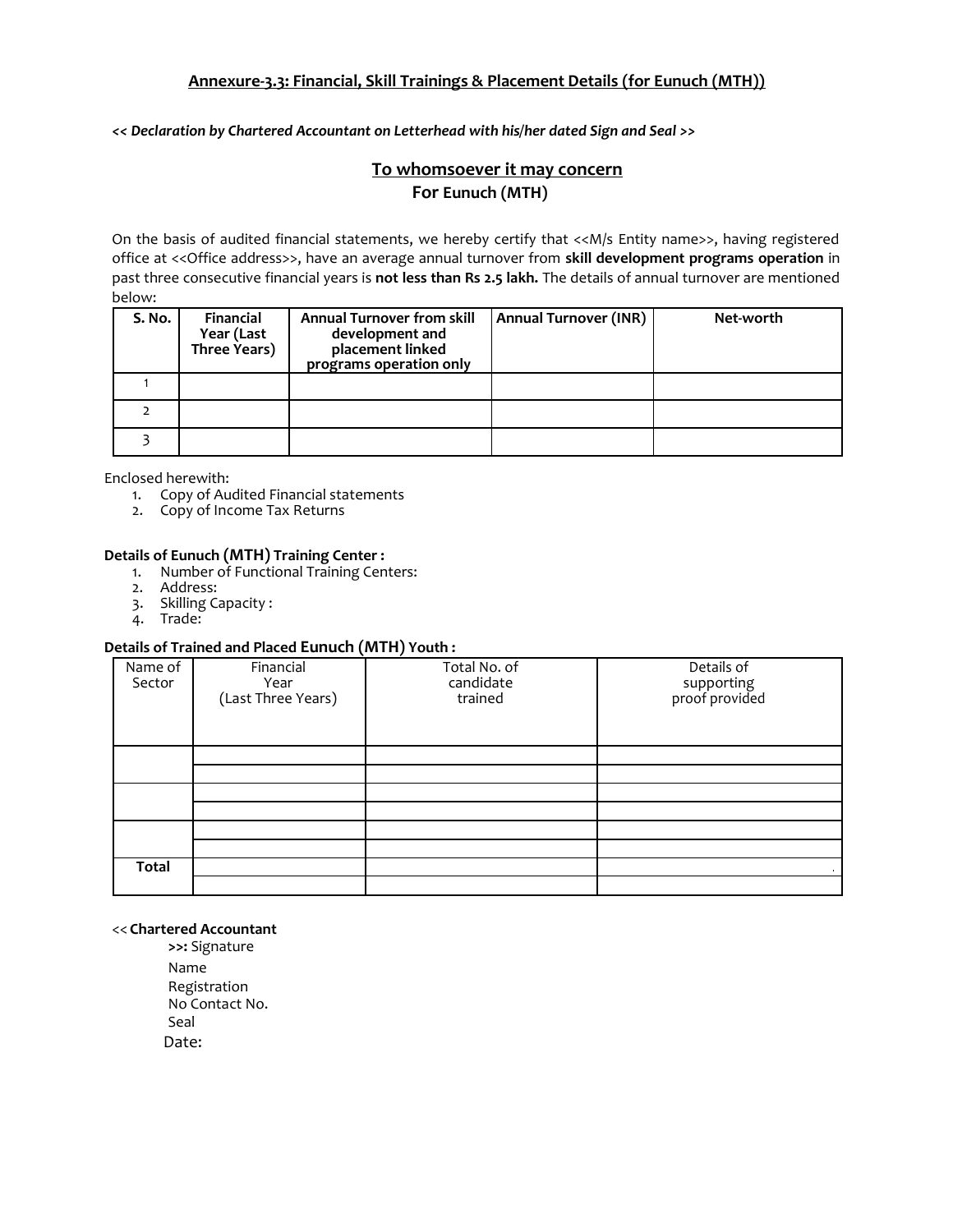# **Annexure -3.4: Training Provider's Details For Eunuch (MTH)**

<< Declaration by Company Secretary/ Authorized Representative and Signatory on Company's Letterhead with his/her dated Sign and Seal >>

| S. No. | Description                            | <b>Details</b> |
|--------|----------------------------------------|----------------|
|        | Name of Legal Constitution of Training |                |
|        | Provider                               |                |
|        | Status / Constitution of the Firm      |                |
|        | Name of Registering Authority          |                |
| 4      | <b>Registration Number</b>             |                |
|        | Date of Registration                   |                |
| 6      | Place of Registration                  |                |
|        | <b>PAN Card Number</b>                 |                |

**It is further certified that we are active and operational continuously for the last three years on the date of our application. For and on behalf of:**

Signature:

Name:

Designation:

(Company Seal)

(Authorized Representative and Signatory)

Date:

**Note**: Please provide copies of following documents (whichever applicable) :

- 1. Society / Trust / Association Copy of Registration Certificate and Bylaws of Society / Trust / Association.
- 2. Copy of PAN Card.
- 3. Copy of Bank Passbook as on 21.06.2019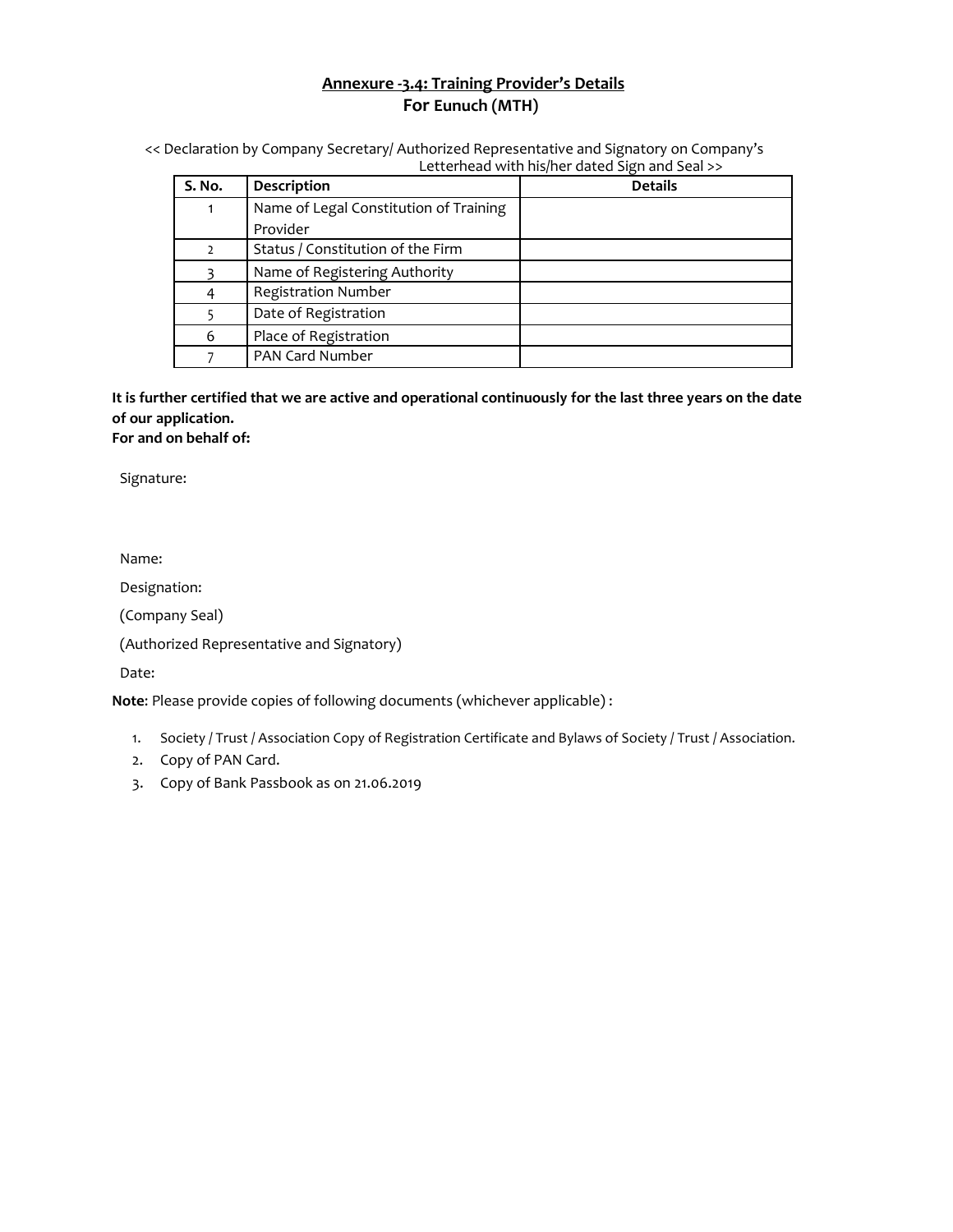## **Annexure -3.5: Financial Details**

#### *<< Declaration by Chartered Accountant on Letterhead with his/her dated Sign and Seal >>*

## **To whomsoever it may concern**

On the basis of audited financial statements, we hereby certify that <<M/s Entity name>>, having registered office at <<Office address>>, have an average total annual turnover in the past three consecutive years is **not less than 50 lakhs.** The details of annual turnover are mentioned below:

| S. No. | <b>Financial</b><br>Year (Last<br>Three Years) | <b>Annual Turnover from skill</b><br>development and<br>placement linked<br>programs operation only | <b>Annual Turnover (INR)</b> | Net-worth |
|--------|------------------------------------------------|-----------------------------------------------------------------------------------------------------|------------------------------|-----------|
|        |                                                |                                                                                                     |                              |           |
|        |                                                |                                                                                                     |                              |           |
|        |                                                |                                                                                                     |                              |           |

Enclosed herewith:

1. Copy of Audited Financial statements

2. Copy of Income Tax Returns

#### << **Chartered Accountant>> :**

Signature

Name

Registration No

Contact No.

Seal

Date: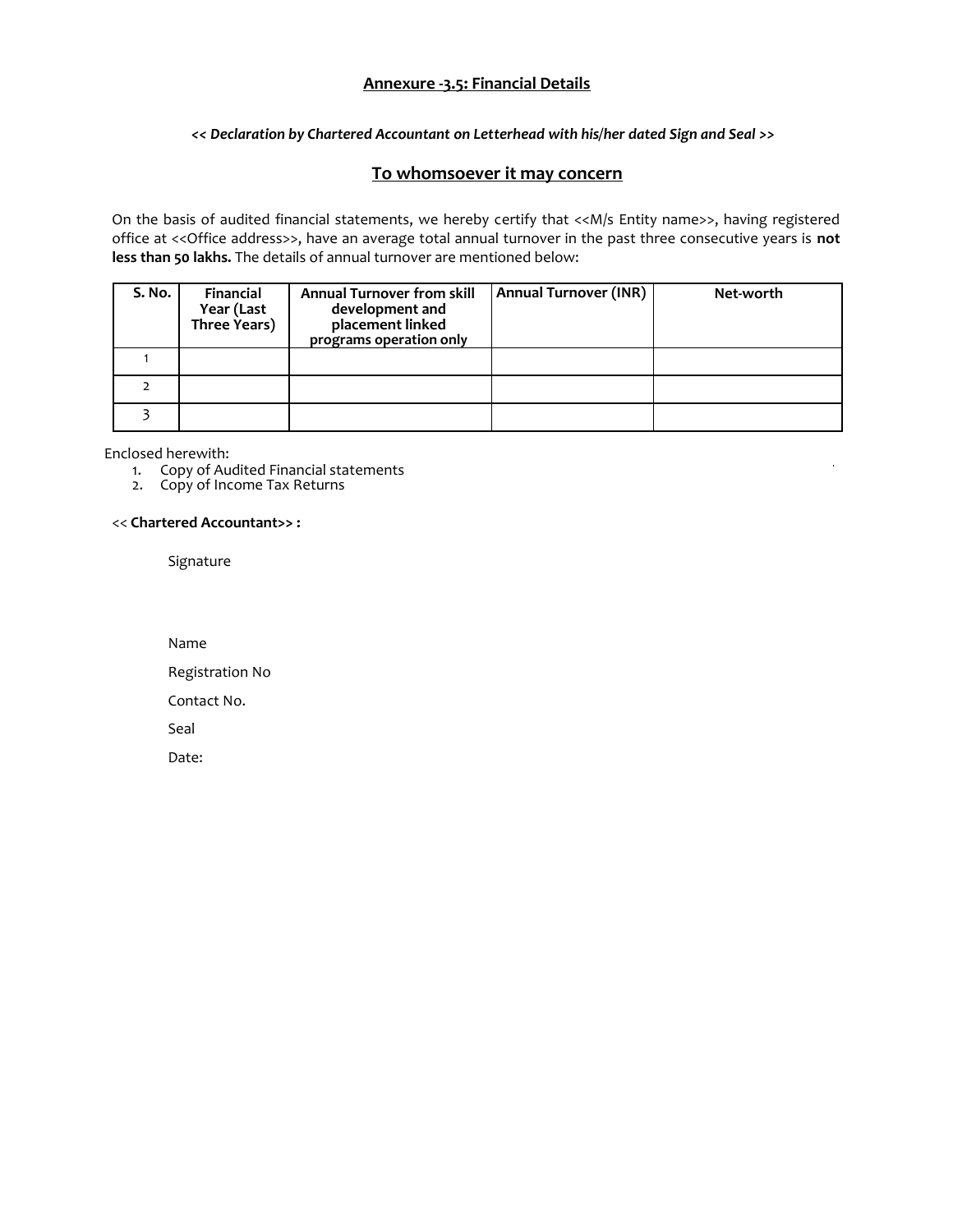#### **Annexure - 4: Affidavit for not being blacklisted**

# << *An affidavit on a non-judicial stamp paper of INR 50/- by Company Secretary/ Authorized Representative and Signatory of the Training Provider with his/her dated Sign and Seal >>*

## **AFFIDAVIT**

We, << M/s Company name>>, having its registered office at << Office address>>, do hereby declare that we << M/s Company name >> have not been blacklisted/ debarred by any donor agency/ State Government/ Central Government authority for breach on our part.

#### **For and on behalf of:**

Signature:

Name: Designation: (Company Seal)

(Authorized Representative and Signatory) Date: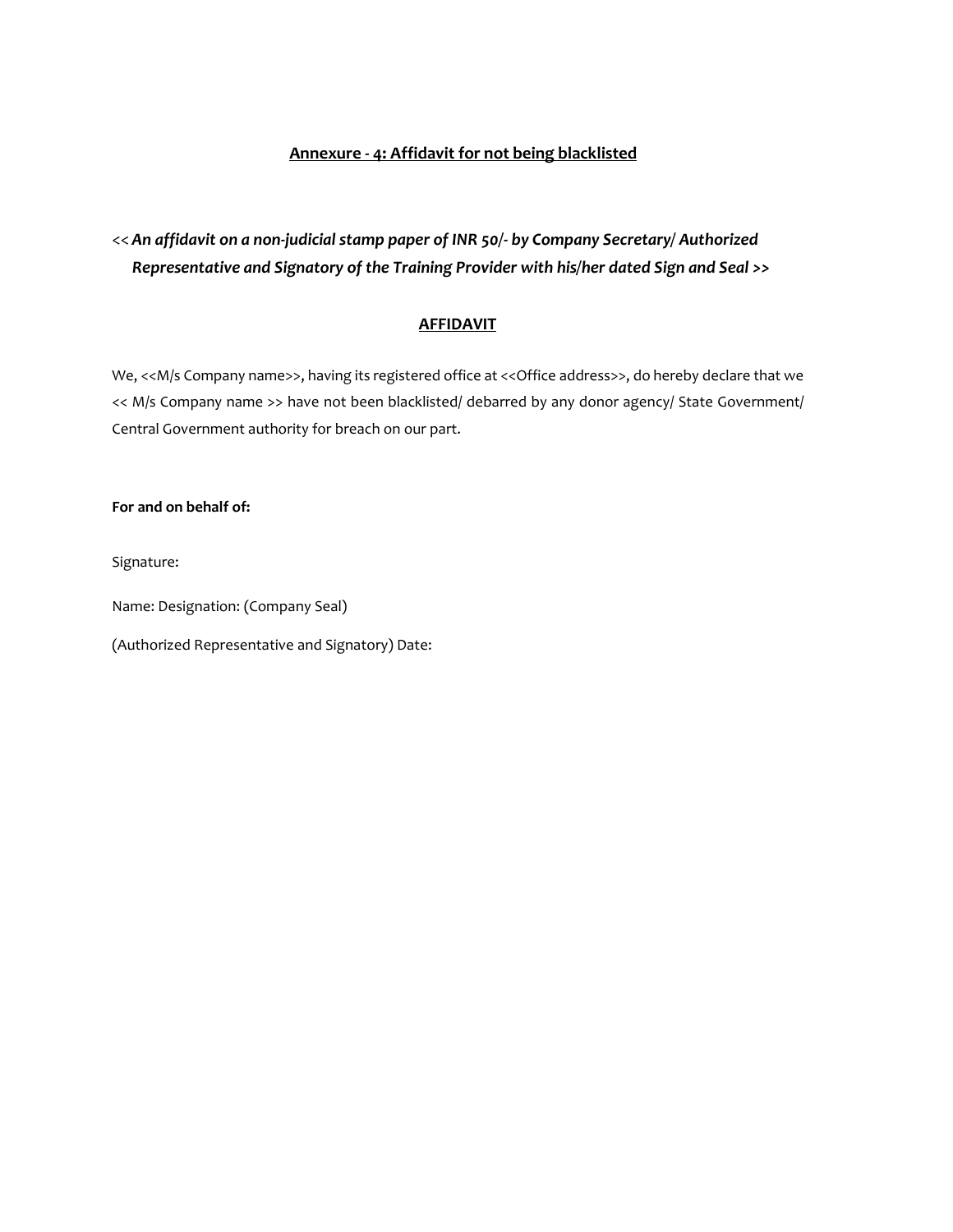#### **Annexure - 5: Declaration for complying with provisions of RSTP Guidelines**

<<Declaration by Authorized Representative and Signatory on Company's Letterhead with his/her dated Sign and Seal >>

We, <<M/s Company name>>, having its registered office at << Office address>>, do hereby declare that we << M/s Company name >> hereby confirm to establish SDC as per provisions of RSTP guidelines, hire trainer (s), install Aadhar enabled biometric thumb impression machine, open bank accounts for enrolled trainees, insure enrolled trainees under Pradhanmantri Suraksha Bima Yojna and will assist at least 50% of youth trained in wage or self-employment or establishment of micro- enterprise.

#### **For and on behalf of:**

Signature:

Name: Designation: (Company Seal)

(Authorized Representative and Signatory) Date: